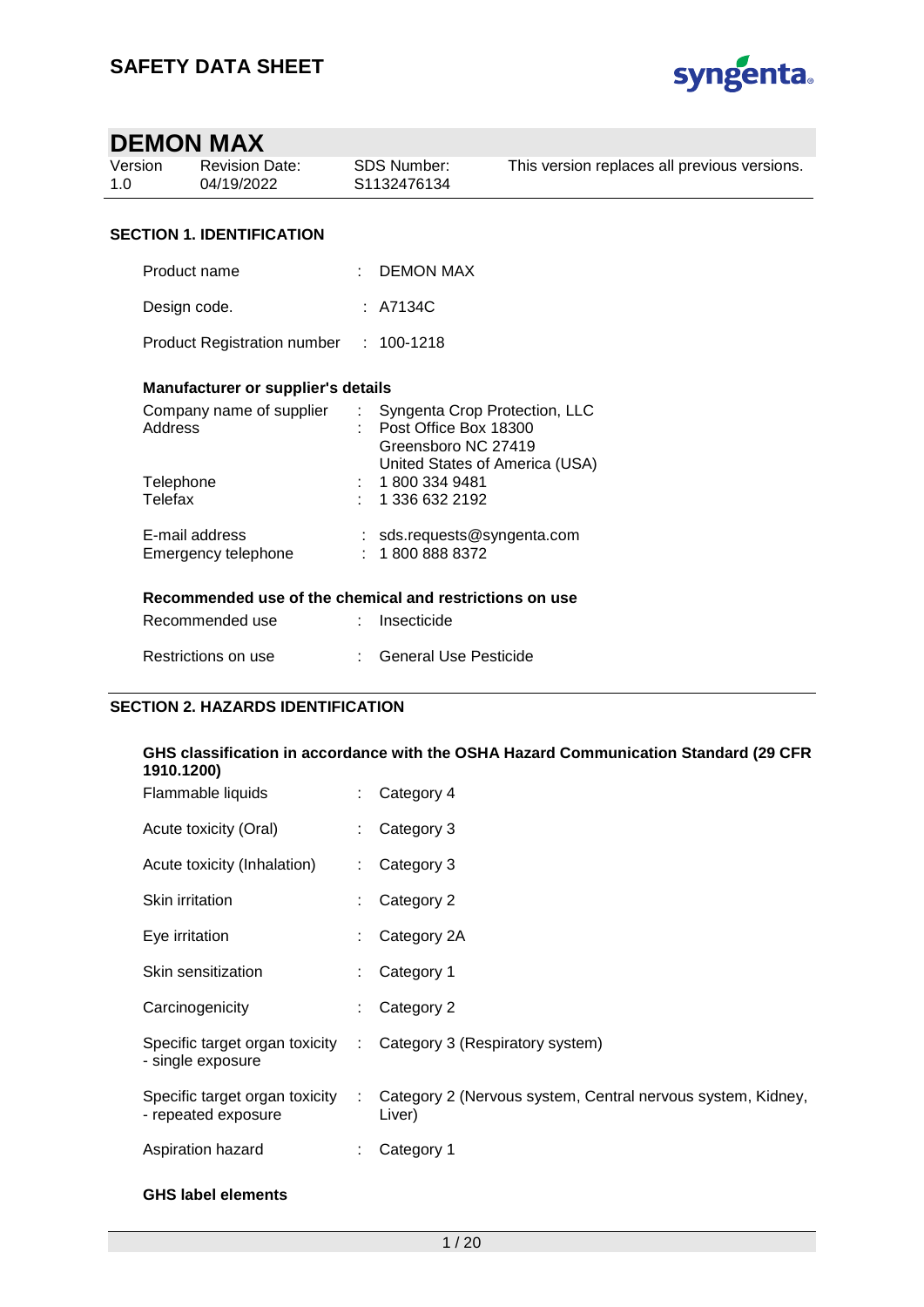$\sim$ 



|                | <b>DEMON MAX</b>                    |                                                                                              |                                                                                                                                                                                                                                                                                                                                                                                                                                                                                                                                                                                                                                                                                                                                                                                                                                    |
|----------------|-------------------------------------|----------------------------------------------------------------------------------------------|------------------------------------------------------------------------------------------------------------------------------------------------------------------------------------------------------------------------------------------------------------------------------------------------------------------------------------------------------------------------------------------------------------------------------------------------------------------------------------------------------------------------------------------------------------------------------------------------------------------------------------------------------------------------------------------------------------------------------------------------------------------------------------------------------------------------------------|
| Version<br>1.0 | <b>Revision Date:</b><br>04/19/2022 | <b>SDS Number:</b><br>S1132476134                                                            | This version replaces all previous versions.                                                                                                                                                                                                                                                                                                                                                                                                                                                                                                                                                                                                                                                                                                                                                                                       |
|                | Hazard pictograms                   |                                                                                              |                                                                                                                                                                                                                                                                                                                                                                                                                                                                                                                                                                                                                                                                                                                                                                                                                                    |
|                | Signal Word                         | Danger                                                                                       |                                                                                                                                                                                                                                                                                                                                                                                                                                                                                                                                                                                                                                                                                                                                                                                                                                    |
|                | <b>Hazard Statements</b>            | H227 Combustible liquid.<br>H315 Causes skin irritation.<br>exposure.                        | H301 + H331 Toxic if swallowed or if inhaled.<br>H304 May be fatal if swallowed and enters airways.<br>H317 May cause an allergic skin reaction.<br>H319 Causes serious eye irritation.<br>H335 May cause respiratory irritation.<br>H351 Suspected of causing cancer.<br>H373 May cause damage to organs (Nervous system, Central<br>nervous system, Kidney, Liver) through prolonged or repeated                                                                                                                                                                                                                                                                                                                                                                                                                                 |
|                | <b>Precautionary Statements</b>     | <b>Prevention:</b>                                                                           |                                                                                                                                                                                                                                                                                                                                                                                                                                                                                                                                                                                                                                                                                                                                                                                                                                    |
|                |                                     | and understood.<br>No smoking.<br>the workplace.<br>face protection.                         | P201 Obtain special instructions before use.<br>P202 Do not handle until all safety precautions have been read<br>P210 Keep away from heat/ sparks/ open flames/ hot surfaces.<br>P260 Do not breathe mist or vapors.<br>P264 Wash skin thoroughly after handling.<br>P270 Do not eat, drink or smoke when using this product.<br>P271 Use only outdoors or in a well-ventilated area.<br>P272 Contaminated work clothing must not be allowed out of<br>P280 Wear protective gloves/ protective clothing/ eye protection/                                                                                                                                                                                                                                                                                                          |
|                |                                     | <b>Response:</b><br>doctor.<br>to do. Continue rinsing.<br>attention.<br>attention.<br>tion. | P301 + P310 + P330 IF SWALLOWED: Immediately call a<br>POISON CENTER/ doctor. Rinse mouth.<br>P302 + P352 IF ON SKIN: Wash with plenty of soap and water.<br>P304 + P340 + P311 IF INHALED: Remove person to fresh air<br>and keep comfortable for breathing. Call a POISON CENTER/<br>P305 + P351 + P338 IF IN EYES: Rinse cautiously with water<br>for several minutes. Remove contact lenses, if present and easy<br>P308 + P313 IF exposed or concerned: Get medical advice/<br>P331 Do NOT induce vomiting.<br>P333 + P313 If skin irritation or rash occurs: Get medical advice/<br>P337 + P313 If eye irritation persists: Get medical advice/atten-<br>P362 Take off contaminated clothing and wash before reuse.<br>P370 + P378 In case of fire: Use dry sand, dry chemical or alco-<br>hol-resistant foam to extinguish. |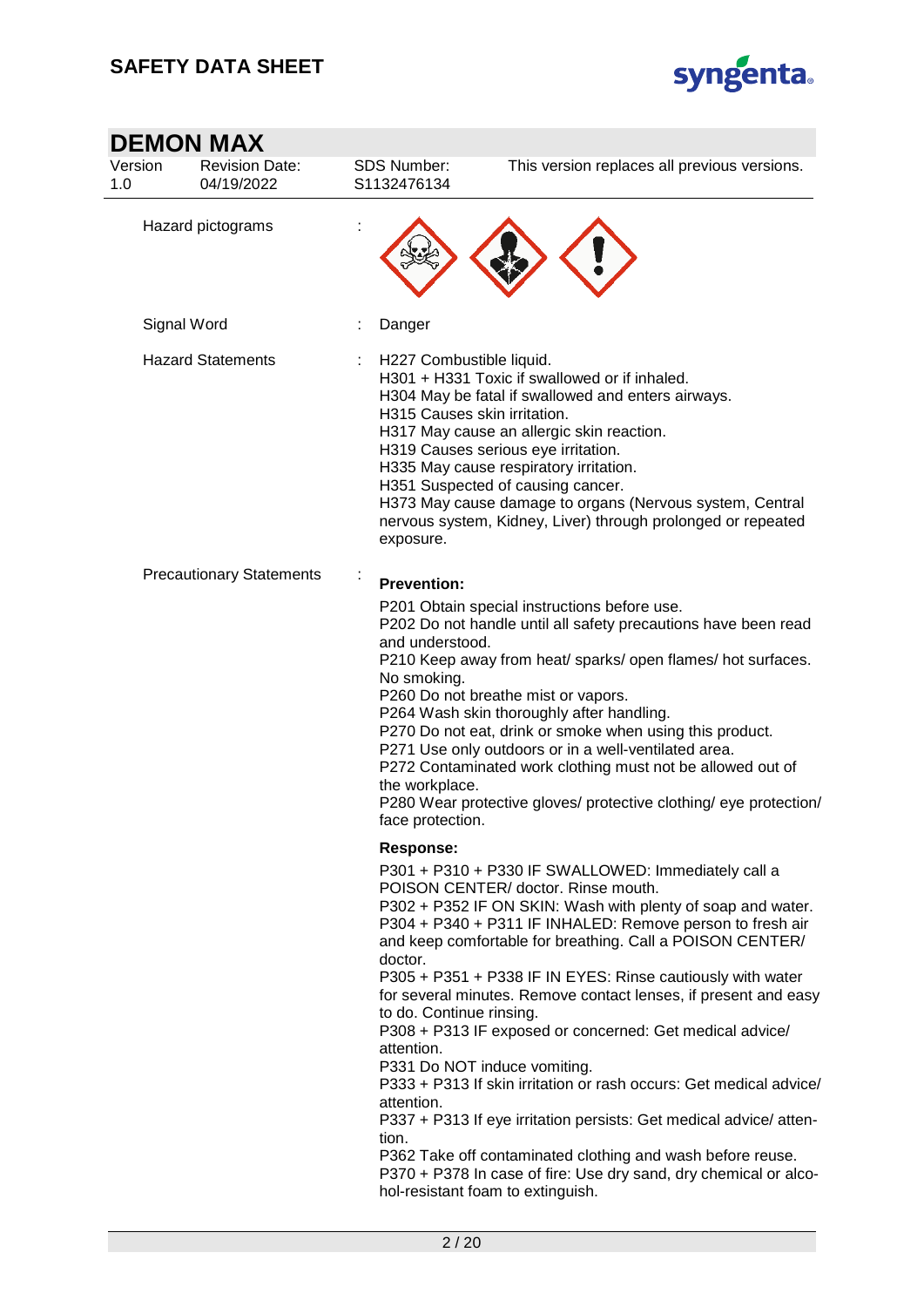

| Version | <b>Revision Date:</b> | SDS Number: | This version replaces all previous versions. |
|---------|-----------------------|-------------|----------------------------------------------|
| 1.0     | 04/19/2022            | S1132476134 |                                              |

#### **Storage:**

P403 + P233 Store in a well-ventilated place. Keep container tightly closed. P403 + P235 Store in a well-ventilated place. Keep cool. P405 Store locked up.

#### **Disposal:**

P501 Dispose of contents/ container to an approved waste disposal plant.

#### **Other hazards**

May cause temporary itching, tingling, burning or numbness of exposed skin, called paresthesia.

#### **SECTION 3. COMPOSITION/INFORMATION ON INGREDIENTS**

#### Substance / Mixture : Mixture

#### **Components**

| <b>Chemical name</b>                | CAS-No.        | Concentration (% w/w) |
|-------------------------------------|----------------|-----------------------|
| cypermethrin                        | 52315-07-8     | 25.3004               |
| Proprietary surfactant blend compo- |                | $>= 10 - 20$          |
| Inent                               |                |                       |
| solvent naphtha (petroleum), light  | 64742-95-6     | $>= 5 - < 10$         |
| arom.                               |                |                       |
| 1,2,4-trimethyl-benzene             | 95-63-6        | $>= 1 - 5$            |
| xylene mixture of isomers           | 1330-20-7      | $>= 1 - 5$            |
| solvent naphtha (petroleum), highly | 64742-94-5     | $>= 1 - 5$            |
| larom.                              |                |                       |
| 2-ethylhexan-1-ol                   | 104-76-7       | $>= 1 - 5$            |
| propane-1,2-diol                    | 57-55-6        | $>= 1 - 5$            |
| ethyl benzene                       | $100 - 41 - 4$ | $>= 0.1 - 1$          |
| naphthalene                         | 91-20-3        | $>= 0.1 - 1$          |

Actual concentration is withheld as a trade secret

### **SECTION 4. FIRST AID MEASURES**

| General advice          | : Have the product container, label or Safety Data Sheet with<br>you when calling the emergency number, a poison control<br>center or physician, or going for treatment.                                                |
|-------------------------|-------------------------------------------------------------------------------------------------------------------------------------------------------------------------------------------------------------------------|
| If inhaled              | $\therefore$ Take the victim into fresh air.<br>If breathing is irregular or stopped, administer artificial<br>respiration.<br>Keep patient warm and at rest.<br>Call a physician or poison control center immediately. |
| In case of skin contact | : Take off all contaminated clothing immediately.<br>Wash off immediately with plenty of water.<br>If skin irritation persists, call a physician.<br>Wash contaminated clothing before re-use.                          |
| In case of eye contact  | : Rinse immediately with plenty of water, also under the eyelids,<br>for at least 15 minutes.<br>Remove contact lenses.<br>Immediate medical attention is required.                                                     |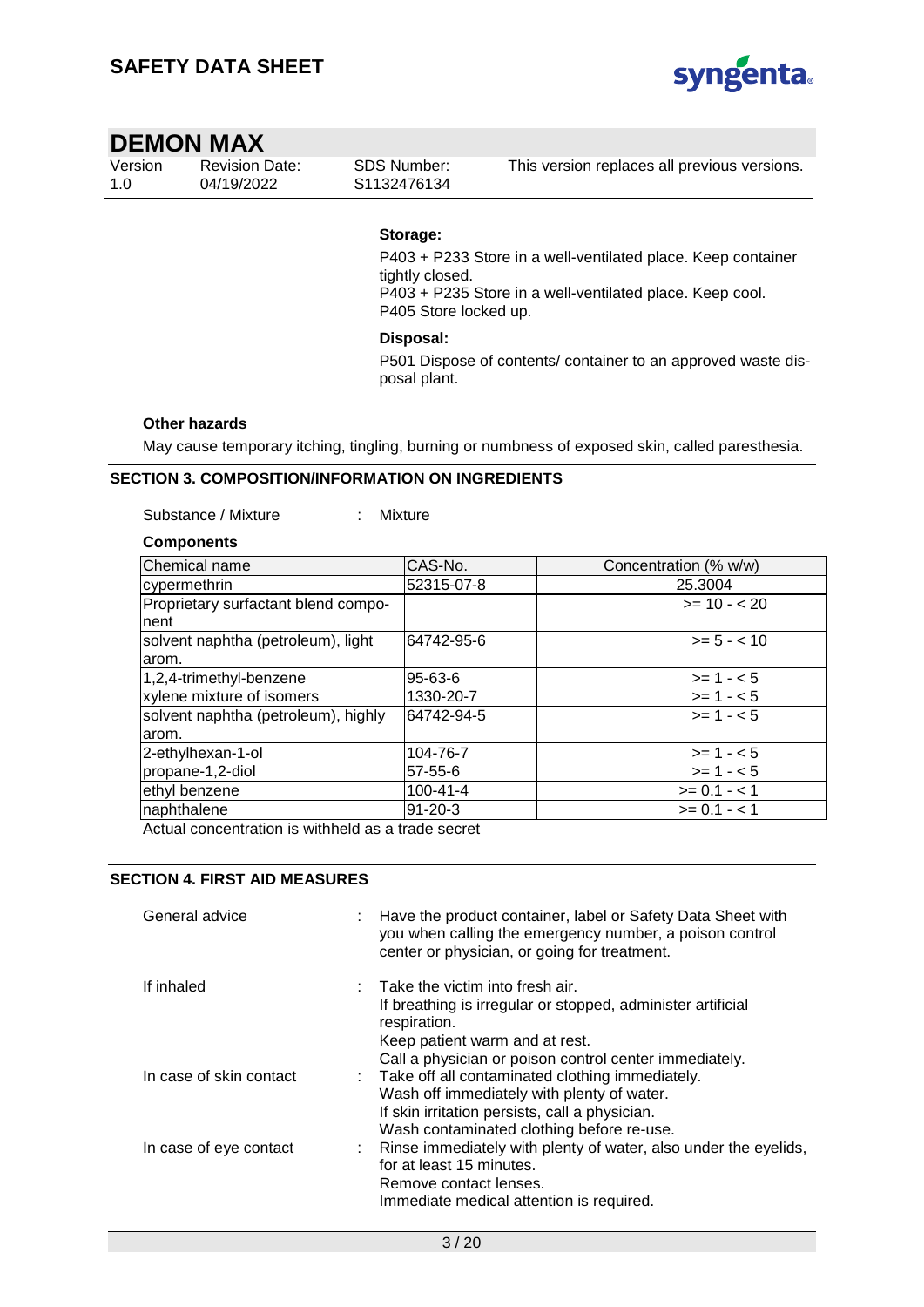

| Version<br>1.0 | <b>Revision Date:</b><br>04/19/2022                                          | <b>SDS Number:</b><br>S1132476134              | This version replaces all previous versions.                                                                                                                                                                                                  |
|----------------|------------------------------------------------------------------------------|------------------------------------------------|-----------------------------------------------------------------------------------------------------------------------------------------------------------------------------------------------------------------------------------------------|
| If swallowed   |                                                                              | container or label.<br>Do NOT induce vomiting. | If swallowed, seek medical advice immediately and show this                                                                                                                                                                                   |
| delayed        | Most important symptoms<br>and effects, both acute and<br>Notes to physician | aromatic solvents.<br>Treat symptomatically.   | Aspiration may cause pulmonary edema and pneumonitis.<br>Skin contact paresthesia effects (itching, tingling, burning or<br>numbness) are transient, lasting up to 24 hours.<br>Do not induce vomiting: contains petroleum distillates and/or |

### **SECTION 5. FIRE-FIGHTING MEASURES**

| Suitable extinguishing media :                      |  | Extinguishing media - small fires<br>Use water spray, alcohol-resistant foam, dry chemical or<br>carbon dioxide.<br>Extinguishing media - large fires<br>Alcohol-resistant foam                                                                                                           |
|-----------------------------------------------------|--|-------------------------------------------------------------------------------------------------------------------------------------------------------------------------------------------------------------------------------------------------------------------------------------------|
| Unsuitable extinguishing<br>media                   |  | : Do not use a solid water stream as it may scatter and spread<br>fire.                                                                                                                                                                                                                   |
| Specific hazards during fire<br>fighting            |  | : As the product contains combustible organic ingredients, fire<br>will produce dense black smoke containing hazardous<br>products of combustion (see section 10).<br>Exposure to decomposition products may be a hazard to<br>health.<br>Flash back possible over considerable distance. |
| Further information                                 |  | Do not allow run-off from fire fighting to enter drains or water<br>courses.                                                                                                                                                                                                              |
| Special protective equipment :<br>for fire-fighters |  | Cool closed containers exposed to fire with water spray.<br>Wear full protective clothing and self-contained breathing<br>apparatus.                                                                                                                                                      |

#### **SECTION 6. ACCIDENTAL RELEASE MEASURES**

| Personal precautions, protec-:<br>tive equipment and emer-<br>gency procedures | Refer to protective measures listed in sections 7 and 8.<br>Keep people away from and upwind of spill/leak.<br>Beware of vapors accumulating to form explosive<br>concentrations. Vapors can accumulate in low areas.<br>Remove all sources of ignition.<br>Pay attention to flashback.                                                                                        |
|--------------------------------------------------------------------------------|--------------------------------------------------------------------------------------------------------------------------------------------------------------------------------------------------------------------------------------------------------------------------------------------------------------------------------------------------------------------------------|
| Environmental precautions                                                      | : Prevent further leakage or spillage if safe to do so.<br>Do not flush into surface water or sanitary sewer system.<br>If the product contaminates rivers and lakes or drains inform<br>respective authorities.                                                                                                                                                               |
| Methods and materials for<br>containment and cleaning up                       | Contain spillage, and then collect with non-combustible<br>absorbent material, (e.g. sand, earth, diatomaceous earth,<br>vermiculite) and place in container for disposal according to<br>local / national regulations (see section 13).<br>Clean contaminated surface thoroughly.<br>Clean with detergents. Avoid solvents.<br>Retain and dispose of contaminated wash water. |

#### **SECTION 7. HANDLING AND STORAGE**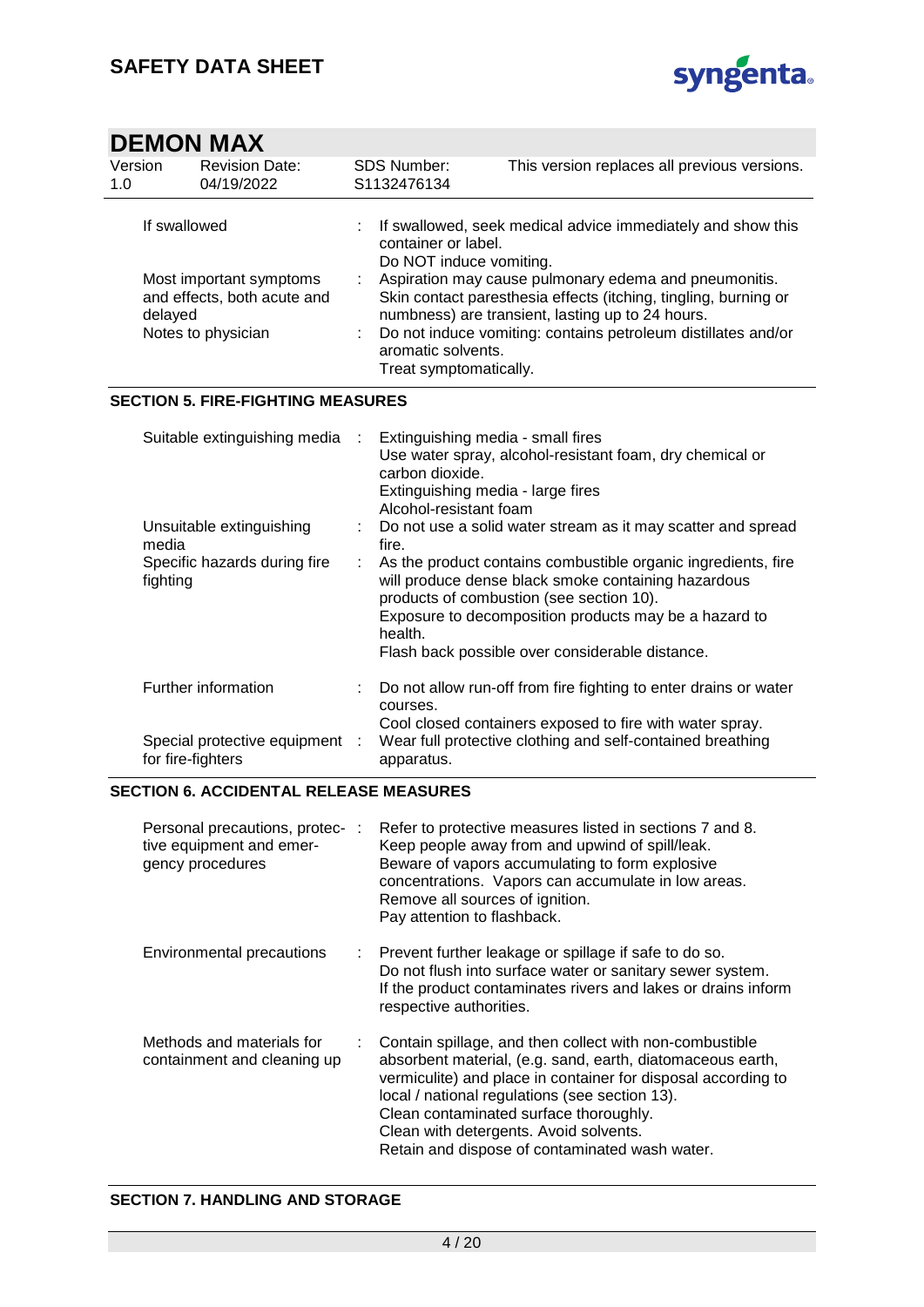

| Version<br>1.0              | <b>Revision Date:</b><br>04/19/2022 | <b>SDS Number:</b><br>S1132476134 | This version replaces all previous versions.                                                                                                                                                     |  |
|-----------------------------|-------------------------------------|-----------------------------------|--------------------------------------------------------------------------------------------------------------------------------------------------------------------------------------------------|--|
| Advice on safe handling     |                                     | dispensing.                       | Hydrogen cyanide gas may be released during opening and<br>Avoid breathing air from container headspace.<br>When using do not eat, drink or smoke.<br>For personal protection see section 8.     |  |
| Conditions for safe storage |                                     | ventilated place.                 | No special storage conditions required.<br>Keep containers tightly closed in a dry, cool and well-<br>Keep out of the reach of children.<br>Keep away from food, drink and animal feedingstuffs. |  |

#### **SECTION 8. EXPOSURE CONTROLS/PERSONAL PROTECTION**

| Components                                   | CAS-No.        | Value type<br>(Form of<br>exposure) | Control parame-<br>ters / Permissible<br>concentration | <b>Basis</b>        |
|----------------------------------------------|----------------|-------------------------------------|--------------------------------------------------------|---------------------|
| cypermethrin                                 | 52315-07-8     | <b>TWA</b>                          | $0.5$ mg/m $3$                                         | Syngenta            |
| solvent naphtha (petroleum),<br>light arom.  | 64742-95-6     | <b>TWA</b>                          | 500 ppm<br>2,000 mg/m3                                 | OSHA <sub>Z-1</sub> |
|                                              |                | <b>TWA</b>                          | 200 mg/m3<br>(total hydrocarbon<br>vapor)              | <b>ACGIH</b>        |
| 1,2,4-trimethyl-benzene                      | 95-63-6        | <b>TWA</b>                          | $\overline{25}$ ppm<br>125 mg/m3                       | <b>NIOSH REL</b>    |
|                                              |                | <b>TWA</b>                          | 25 ppm                                                 | <b>ACGIH</b>        |
|                                              |                | <b>TWA</b>                          | 25 ppm<br>125 mg/m3                                    | <b>OSHA PO</b>      |
| xylene mixture of isomers                    | 1330-20-7      | <b>TWA</b>                          | 100 ppm<br>435 mg/m3                                   | OSHA Z-1            |
|                                              |                | <b>TWA</b>                          | $\frac{1}{100}$ ppm                                    | <b>ACGIH</b>        |
|                                              |                | <b>STEL</b>                         | 150 ppm                                                | <b>ACGIH</b>        |
|                                              |                | <b>STEL</b>                         | 150 ppm<br>655 mg/m3                                   | <b>OSHA P0</b>      |
|                                              |                | <b>TWA</b>                          | 100 ppm<br>435 mg/m3                                   | OSHA P0             |
| solvent naphtha (petroleum),<br>highly arom. | 64742-94-5     | <b>TWA</b>                          | 8 ppm<br>50 mg/m3                                      | Supplier            |
|                                              |                | <b>TWA</b>                          | 200 mg/m3<br>(total hydrocarbon<br>vapor)              | <b>ACGIH</b>        |
| propane-1,2-diol                             | 57-55-6        | <b>TWA</b>                          | 10 mg/m3                                               | <b>US WEEL</b>      |
| ethyl benzene                                | $100 - 41 - 4$ | <b>TWA</b>                          | 20 ppm                                                 | <b>ACGIH</b>        |
|                                              |                | <b>TWA</b>                          | 100 ppm<br>435 mg/m3                                   | <b>NIOSH REL</b>    |
|                                              |                | <b>ST</b>                           | $125$ ppm<br>545 mg/m3                                 | <b>NIOSH REL</b>    |
|                                              |                | <b>TWA</b>                          | $100$ ppm<br>435 mg/m3                                 | OSHA Z-1            |
|                                              |                | <b>TWA</b>                          | 100 ppm<br>435 mg/m3                                   | OSHA P0             |
|                                              |                | <b>STEL</b>                         | 125 ppm<br>545 mg/m3                                   | OSHA P0             |
| naphthalene                                  | $91 - 20 - 3$  | <b>TWA</b>                          | 10 ppm                                                 | <b>ACGIH</b>        |

### **Ingredients with workplace control parameters**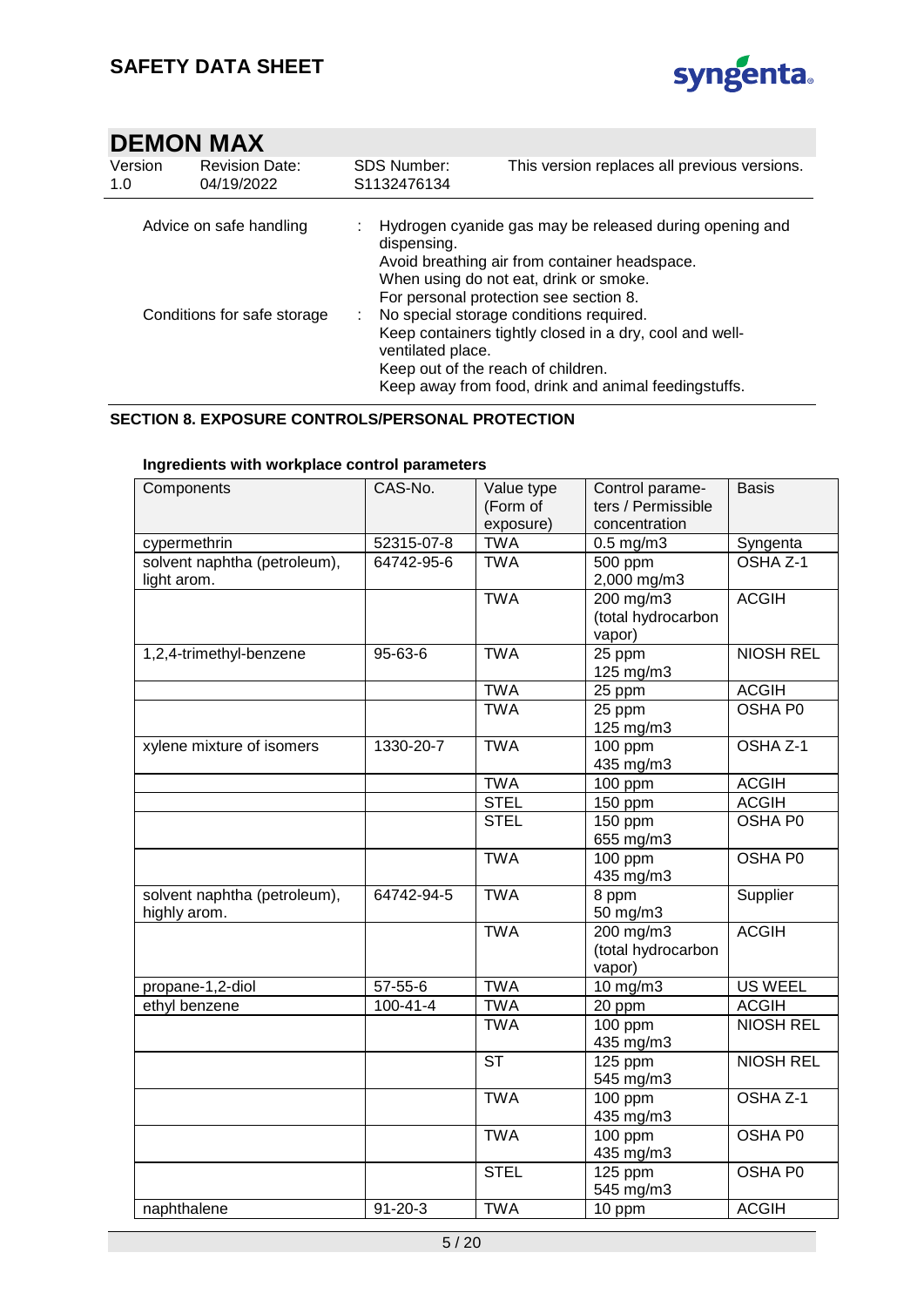

# **DEMON MAX**<br>Version Revision I

| Version<br>1.0 | <b>Revision Date:</b><br>SDS Number:<br>04/19/2022<br>S1132476134 |  | This version replaces all previous versions. |                               |                  |  |
|----------------|-------------------------------------------------------------------|--|----------------------------------------------|-------------------------------|------------------|--|
|                |                                                                   |  | TWA                                          | 10 ppm<br>$50 \text{ mg/m}$ 3 | <b>NIOSH REL</b> |  |
|                |                                                                   |  | ST                                           | 15 ppm<br>75 mg/m3            | NIOSH REL        |  |
|                |                                                                   |  | <b>TWA</b>                                   | 10 ppm<br>50 mg/m $3$         | OSHA Z-1         |  |
|                |                                                                   |  | TWA                                          | 10 ppm<br>50 mg/m3            | OSHA P0          |  |
|                |                                                                   |  | <b>STEL</b>                                  | 15 ppm<br>75 mg/m3            | OSHA P0          |  |

#### **Occupational exposure limits of decomposition products**

| Components       | CAS-No. | Value type<br>(Form of<br>exposure) | Control parame-<br>ters / Permissible<br>concentration | <b>Basis</b>        |
|------------------|---------|-------------------------------------|--------------------------------------------------------|---------------------|
| hydrogen cyanide | 74-90-8 | C                                   | 4.7 ppm<br>(Cyanide)                                   | <b>ACGIH</b>        |
|                  |         | SТ                                  | 4.7 ppm<br>$5 \text{ mg/m}$ 3                          | <b>NIOSH REL</b>    |
|                  |         | <b>TWA</b>                          | 10 ppm<br>11 $mg/m3$                                   | OSHA Z-1            |
|                  |         | <b>STEL</b>                         | 4.7 ppm<br>$5 \text{ mg/m}$ 3                          | OSHA P <sub>0</sub> |

#### **Biological occupational exposure limits**

| Components                     | CAS-No.        | Control<br>parameters                                         | Biological<br>specimen | Sam-<br>pling<br>time                                                      | Permissible<br>concentra-<br>tion | <b>Basis</b>               |
|--------------------------------|----------------|---------------------------------------------------------------|------------------------|----------------------------------------------------------------------------|-----------------------------------|----------------------------|
| xylene mixture of iso-<br>mers | 1330-20-7      | Methylhippu<br>ric acids                                      | Urine                  | End of<br>shift (As<br>soon as<br>possible<br>after<br>exposure<br>ceases) | 1.5 $g/g$<br>creatinine           | <b>ACGIH</b><br><b>BEI</b> |
| ethyl benzene                  | $100 - 41 - 4$ | Sum of<br>mandelic<br>acid and<br>phenyl<br>glyoxylic<br>acid | Urine                  | End of<br>shift (As<br>soon as<br>possible<br>after<br>exposure<br>ceases) | $0.15$ g/g<br>creatinine          | <b>ACGIH</b><br>BEI        |

**Engineering measures** : THE FOLLOWING RECOMMENDATIONS FOR EXPOSURE CONTROLS/PERSONAL PROTECTION ARE INTENDED FOR THE MANUFACTURE, FORMULATION AND PACKAGING OF THE PRODUCT. FOR COMMERCIAL APPLICATIONS AND/OR ON-FARM APPLICATIONS CONSULT THE PRODUCT LABEL.

> Containment and/or segregation is the most reliable technical protection measure if exposure cannot be eliminated. The extent of these protection measures depends on the actual risks in use.

Maintain air concentrations below occupational exposure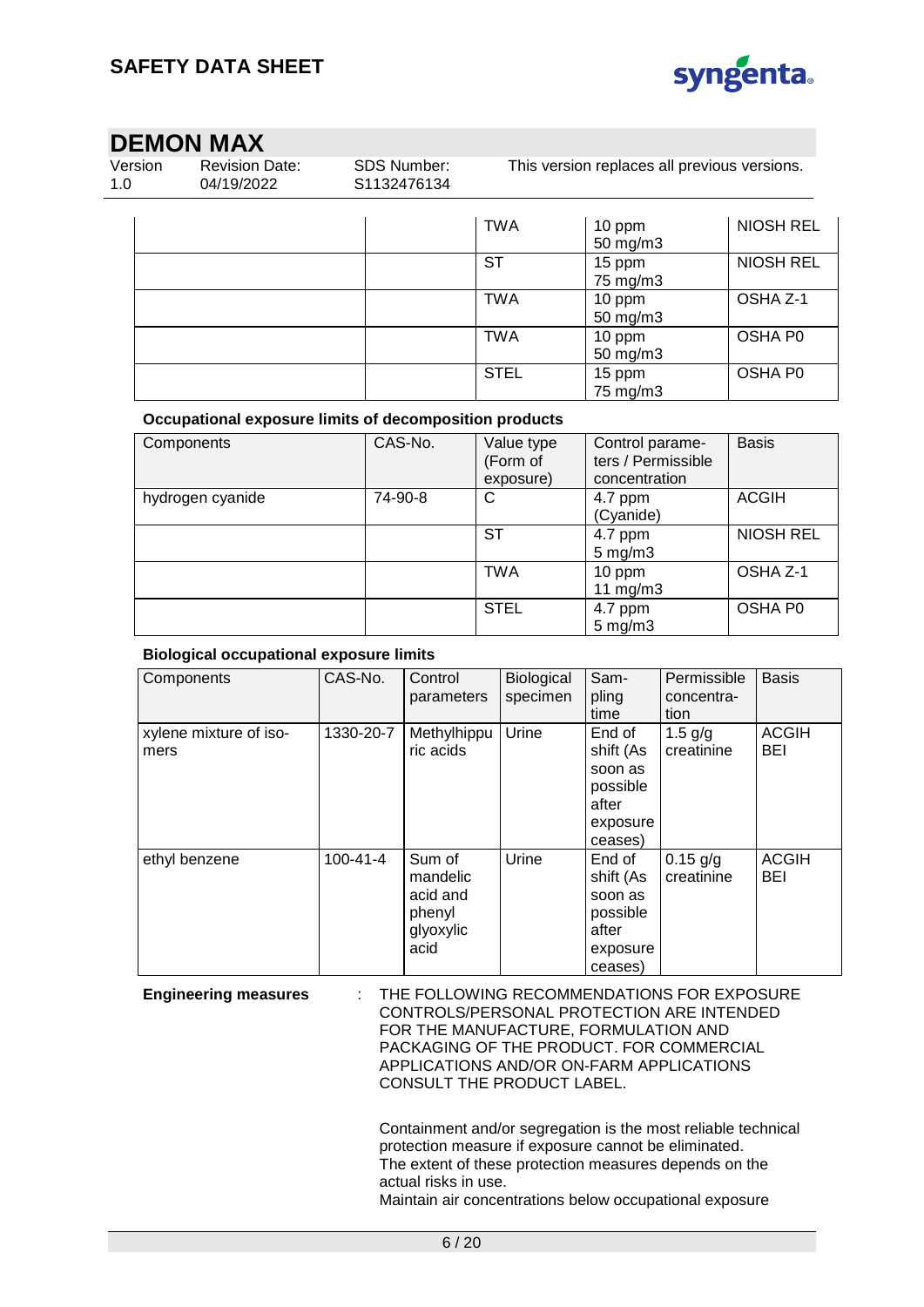

| <b>DEMON MAX</b> |  |                                     |                                                                                                                                                                                                                                                                                                                                                                                                                                                                                                                                                                                                                                                                                                                                                                                       |                                              |  |  |  |
|------------------|--|-------------------------------------|---------------------------------------------------------------------------------------------------------------------------------------------------------------------------------------------------------------------------------------------------------------------------------------------------------------------------------------------------------------------------------------------------------------------------------------------------------------------------------------------------------------------------------------------------------------------------------------------------------------------------------------------------------------------------------------------------------------------------------------------------------------------------------------|----------------------------------------------|--|--|--|
| Version<br>1.0   |  | <b>Revision Date:</b><br>04/19/2022 | SDS Number:<br>S1132476134                                                                                                                                                                                                                                                                                                                                                                                                                                                                                                                                                                                                                                                                                                                                                            | This version replaces all previous versions. |  |  |  |
|                  |  |                                     | standards.<br>Where necessary, seek additional occupational hygiene<br>advice.                                                                                                                                                                                                                                                                                                                                                                                                                                                                                                                                                                                                                                                                                                        |                                              |  |  |  |
|                  |  | Personal protective equipment       |                                                                                                                                                                                                                                                                                                                                                                                                                                                                                                                                                                                                                                                                                                                                                                                       |                                              |  |  |  |
|                  |  | Respiratory protection              | Where concentrations are above recommended limits or are<br>unknown, appropriate respiratory protection should be worn.<br>Follow OSHA respirator regulations (29 CFR 1910.134) and<br>use NIOSH/MSHA approved respirators. Protection provided<br>by air purifying respirators against exposure to any<br>hazardous chemical is limited. Use a positive pressure air<br>supplied respirator if there is any potential for uncontrolled<br>release, exposure levels are unknown, or any other<br>circumstance where air purifying respirators may not provide<br>adequate protection.                                                                                                                                                                                                 |                                              |  |  |  |
|                  |  | Hand protection                     |                                                                                                                                                                                                                                                                                                                                                                                                                                                                                                                                                                                                                                                                                                                                                                                       |                                              |  |  |  |
|                  |  | Remarks                             | Wear protective gloves. The choice of an appropriate glove<br>does not only depend on its material but also on other quality<br>features and is different from one producer to the other.<br>Please observe the instructions regarding permeability and<br>breakthrough time which are provided by the supplier of the<br>gloves. Also take into consideration the specific local<br>conditions under which the product is used, such as the<br>danger of cuts, abrasion, and the contact time. The break<br>through time depends amongst other things from the<br>material, the thickness and the type of glove and therefore<br>has to be measured for each case. Gloves should be<br>discarded and replaced if there is any indication of<br>degradation or chemical breakthrough. |                                              |  |  |  |
|                  |  | Eye protection                      | Tightly fitting safety goggles<br>Always wear eye protection when the potential for inadvertent<br>eye contact with the product cannot be excluded.                                                                                                                                                                                                                                                                                                                                                                                                                                                                                                                                                                                                                                   |                                              |  |  |  |
|                  |  | Skin and body protection            | Choose body protection in relation to its type, to the<br>concentration and amount of dangerous substances, and to<br>the specific work-place.<br>Remove and wash contaminated clothing before re-use.<br>Wear as appropriate:<br>Impervious clothing                                                                                                                                                                                                                                                                                                                                                                                                                                                                                                                                 |                                              |  |  |  |
|                  |  | Protective measures                 | The use of technical measures should always have priority<br>over the use of personal protective equipment.<br>When selecting personal protective equipment, seek<br>appropriate professional advice.                                                                                                                                                                                                                                                                                                                                                                                                                                                                                                                                                                                 |                                              |  |  |  |

### **SECTION 9. PHYSICAL AND CHEMICAL PROPERTIES**

| Appearance     |    | liquid            |
|----------------|----|-------------------|
| Color          |    | : amber           |
| Odor           | t. | No data available |
| Odor Threshold | t. | No data available |
| pH             |    | 5.2               |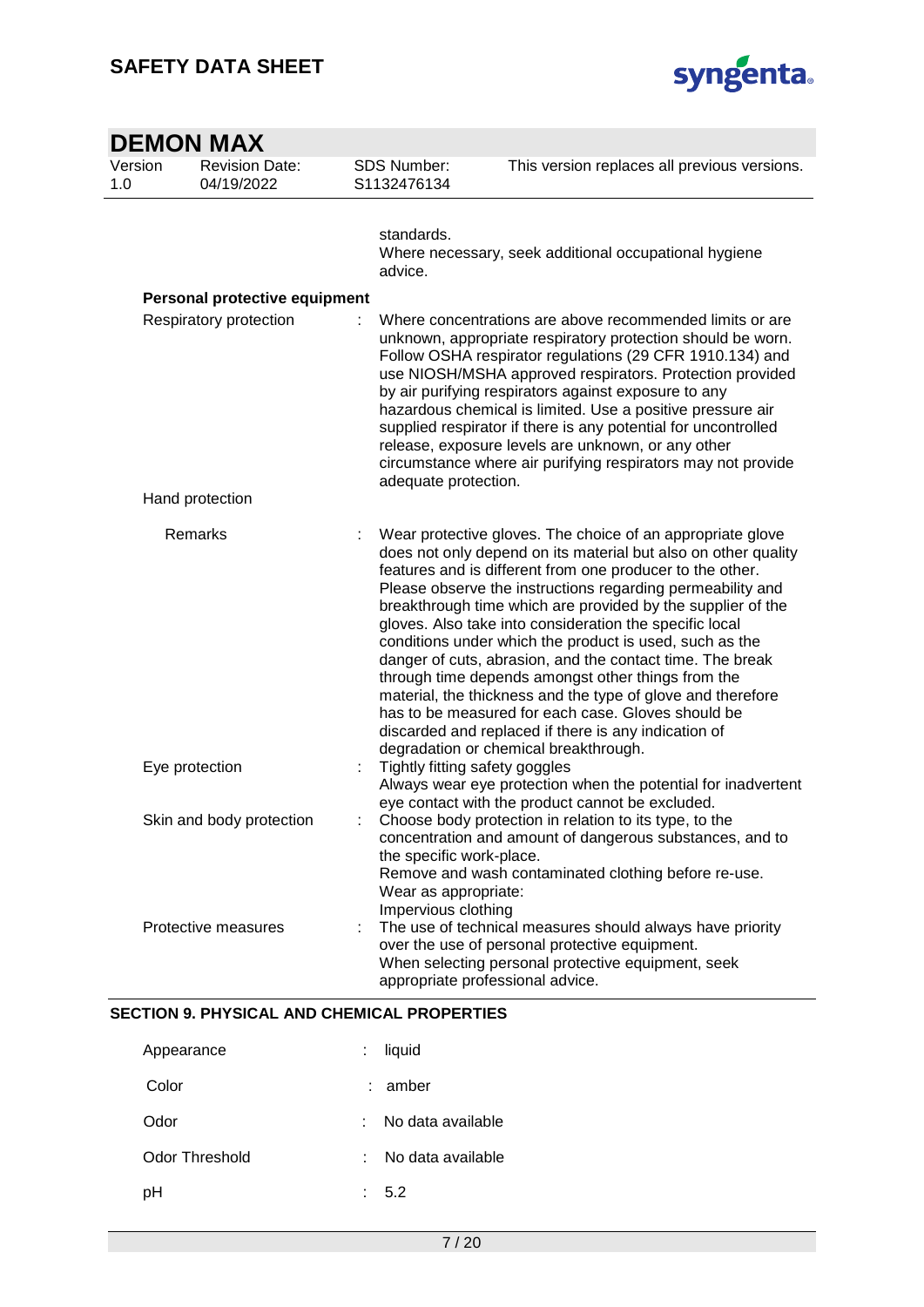

## **DEMON MAX** Version 1.0 Revision Date: 04/19/2022 SDS Number: S1132476134 This version replaces all previous versions. Concentration: 1 % w/v Melting point/range : No data available Boiling point/boiling range : No data available Flash point : 153 °F / 67 °C Method: Pensky-Martens closed cup Evaporation rate : No data available Flammability (solid, gas) : No data available Upper explosion limit / Upper flammability limit : No data available Lower explosion limit / Lower flammability limit : No data available Vapor pressure : No data available Relative vapor density : No data available Density : 0.982 g/cm3 (77 °F / 25 °C) Solubility(ies) Solubility in other solvents : Miscible Solvent: Water Partition coefficient: noctanol/water : No data available Autoignition temperature : 500 °F / 260 °C Decomposition temperature : No data available Viscosity Viscosity, kinematic : No data available Explosive properties : Not explosive Oxidizing properties : The substance or mixture is not classified as oxidizing. Particle size : No data available

#### **SECTION 10. STABILITY AND REACTIVITY**

| Reactivity          | : None reasonably foreseeable.                                                                         |
|---------------------|--------------------------------------------------------------------------------------------------------|
| Chemical stability  | : Hydrogen cyanide gas may develop in the headspace of con-<br>tainers at normal storage temperatures. |
| tions               | Possibility of hazardous reac- : No dangerous reaction known under conditions of normal use.           |
| Conditions to avoid | : None known.                                                                                          |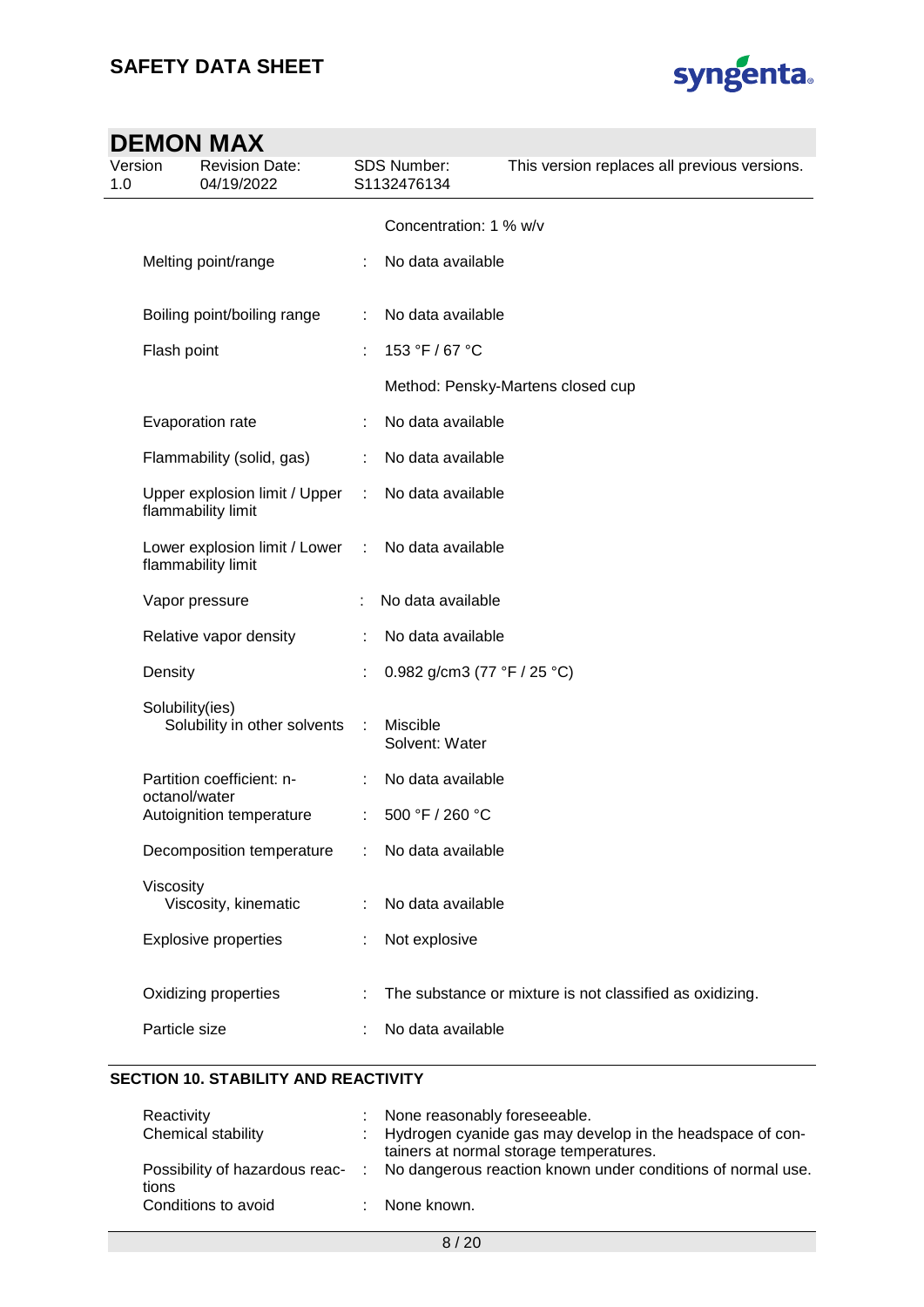

| 1.0 | Version                                                | <b>Revision Date:</b><br>04/19/2022                   |                                      | SDS Number:<br>S1132476134                                                      | This version replaces all previous versions.                                                               |  |  |  |  |  |
|-----|--------------------------------------------------------|-------------------------------------------------------|--------------------------------------|---------------------------------------------------------------------------------|------------------------------------------------------------------------------------------------------------|--|--|--|--|--|
|     | products                                               | Incompatible materials<br>Hazardous decomposition     | None known.<br>÷<br>hydrogen cyanide |                                                                                 |                                                                                                            |  |  |  |  |  |
|     | <b>SECTION 11. TOXICOLOGICAL INFORMATION</b>           |                                                       |                                      |                                                                                 |                                                                                                            |  |  |  |  |  |
|     | Information on likely routes of exposure               |                                                       |                                      |                                                                                 |                                                                                                            |  |  |  |  |  |
|     | Ingestion<br>Inhalation<br>Skin contact<br>Eye contact |                                                       |                                      |                                                                                 |                                                                                                            |  |  |  |  |  |
|     |                                                        | <b>Acute toxicity</b>                                 |                                      |                                                                                 |                                                                                                            |  |  |  |  |  |
|     | Product:                                               |                                                       |                                      |                                                                                 |                                                                                                            |  |  |  |  |  |
|     |                                                        | Acute oral toxicity                                   |                                      | LD50 (Rat, male): 173 mg/kg                                                     |                                                                                                            |  |  |  |  |  |
|     |                                                        | Acute inhalation toxicity                             |                                      | LC50 (Rat, male): 0.76 mg/l<br>Exposure time: 4 h<br>Test atmosphere: dust/mist | Assessment: The substance/mixture is not toxic on inhalation<br>as defined by dangerous goods regulations. |  |  |  |  |  |
|     |                                                        | Acute dermal toxicity                                 |                                      | toxicity                                                                        | LD50 (Rat, male and female): $>$ 2,000 mg/kg<br>Assessment: The substance or mixture has no acute dermal   |  |  |  |  |  |
|     |                                                        | Components:                                           |                                      |                                                                                 |                                                                                                            |  |  |  |  |  |
|     |                                                        | cypermethrin:                                         |                                      |                                                                                 |                                                                                                            |  |  |  |  |  |
|     |                                                        | Acute oral toxicity                                   |                                      | LD50 (Rat, female): 661 mg/kg                                                   |                                                                                                            |  |  |  |  |  |
|     |                                                        | Acute inhalation toxicity                             | ÷.                                   | Exposure time: 4 h<br>Test atmosphere: dust/mist                                | LC50 (Rat, male and female): 1.26 mg/l                                                                     |  |  |  |  |  |
|     |                                                        | Acute dermal toxicity                                 |                                      | toxicity                                                                        | LD50 (Rat, male and female): $>$ 2,000 mg/kg<br>Assessment: The substance or mixture has no acute dermal   |  |  |  |  |  |
|     |                                                        | <b>Proprietary surfactant blend component:</b>        |                                      |                                                                                 |                                                                                                            |  |  |  |  |  |
|     |                                                        | Acute dermal toxicity                                 |                                      | single contact with skin.                                                       | Assessment: The component/mixture is moderately toxic after                                                |  |  |  |  |  |
|     |                                                        | 1,2,4-trimethyl-benzene:<br>Acute inhalation toxicity |                                      | : LC50 (Rat): 11 mg/l<br>Test atmosphere: vapor<br>short term inhalation.       | Assessment: The component/mixture is moderately toxic after                                                |  |  |  |  |  |
|     |                                                        | xylene mixture of isomers:<br>Acute oral toxicity     |                                      | LD50 (Rat, female): 3,523 mg/kg                                                 |                                                                                                            |  |  |  |  |  |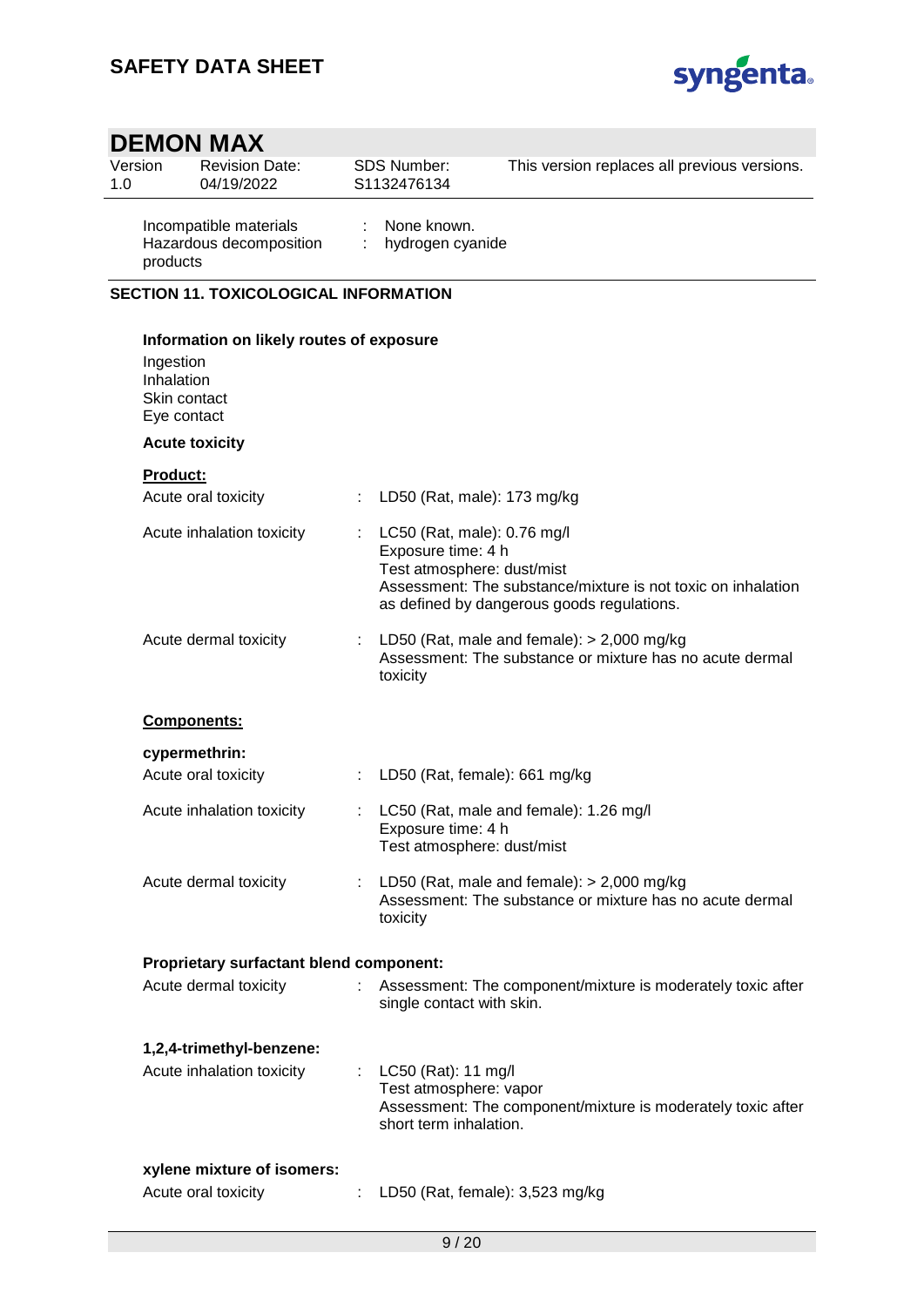

|                | <b>DEMON MAX</b>                               |  |                                                                                                                                                                              |                                                               |  |  |  |
|----------------|------------------------------------------------|--|------------------------------------------------------------------------------------------------------------------------------------------------------------------------------|---------------------------------------------------------------|--|--|--|
| Version<br>1.0 | <b>Revision Date:</b><br>04/19/2022            |  | <b>SDS Number:</b><br>S1132476134                                                                                                                                            | This version replaces all previous versions.                  |  |  |  |
|                | Acute inhalation toxicity                      |  | LC50 (Rat): 27.124 mg/l<br>Exposure time: 4 h<br>Test atmosphere: vapor                                                                                                      |                                                               |  |  |  |
|                | 2-ethylhexan-1-ol:                             |  |                                                                                                                                                                              |                                                               |  |  |  |
|                | Acute oral toxicity                            |  | LD50 (Rat): 2,047 mg/kg                                                                                                                                                      |                                                               |  |  |  |
|                | Acute inhalation toxicity                      |  | LC50 (Rat): $> 0.89 - 5.3$ mg/l<br>Exposure time: 4 h<br>Test atmosphere: dust/mist<br>Assessment: The component/mixture is moderately toxic after<br>short term inhalation. |                                                               |  |  |  |
|                | ethyl benzene:                                 |  |                                                                                                                                                                              |                                                               |  |  |  |
|                | Acute inhalation toxicity                      |  | short term inhalation.                                                                                                                                                       | Assessment: The component/mixture is moderately toxic after   |  |  |  |
|                | naphthalene:                                   |  |                                                                                                                                                                              |                                                               |  |  |  |
|                | Acute oral toxicity                            |  | single ingestion.                                                                                                                                                            | Assessment: The component/mixture is moderately toxic after   |  |  |  |
|                | <b>Skin corrosion/irritation</b>               |  |                                                                                                                                                                              |                                                               |  |  |  |
|                | <b>Product:</b>                                |  |                                                                                                                                                                              |                                                               |  |  |  |
|                | Species<br>Result                              |  | Rabbit<br>Irritating to skin.                                                                                                                                                |                                                               |  |  |  |
|                | <b>Components:</b>                             |  |                                                                                                                                                                              |                                                               |  |  |  |
|                | cypermethrin:                                  |  |                                                                                                                                                                              |                                                               |  |  |  |
|                | Species                                        |  | Rabbit                                                                                                                                                                       |                                                               |  |  |  |
|                | Result<br>Remarks                              |  | No skin irritation<br>exposed skin, called paresthesia.                                                                                                                      | May cause temporary itching, tingling, burning or numbness of |  |  |  |
|                | <b>Proprietary surfactant blend component:</b> |  |                                                                                                                                                                              |                                                               |  |  |  |
|                | Result                                         |  | Irritating to skin.                                                                                                                                                          |                                                               |  |  |  |
|                | 1,2,4-trimethyl-benzene:                       |  |                                                                                                                                                                              |                                                               |  |  |  |
|                | Assessment                                     |  | Irritating to skin.                                                                                                                                                          |                                                               |  |  |  |
|                | xylene mixture of isomers:                     |  |                                                                                                                                                                              |                                                               |  |  |  |
|                | Result                                         |  | Irritating to skin.                                                                                                                                                          |                                                               |  |  |  |
|                | 2-ethylhexan-1-ol:                             |  |                                                                                                                                                                              |                                                               |  |  |  |
|                | Species                                        |  | Rabbit                                                                                                                                                                       |                                                               |  |  |  |
|                | Result                                         |  | Irritating to skin.                                                                                                                                                          |                                                               |  |  |  |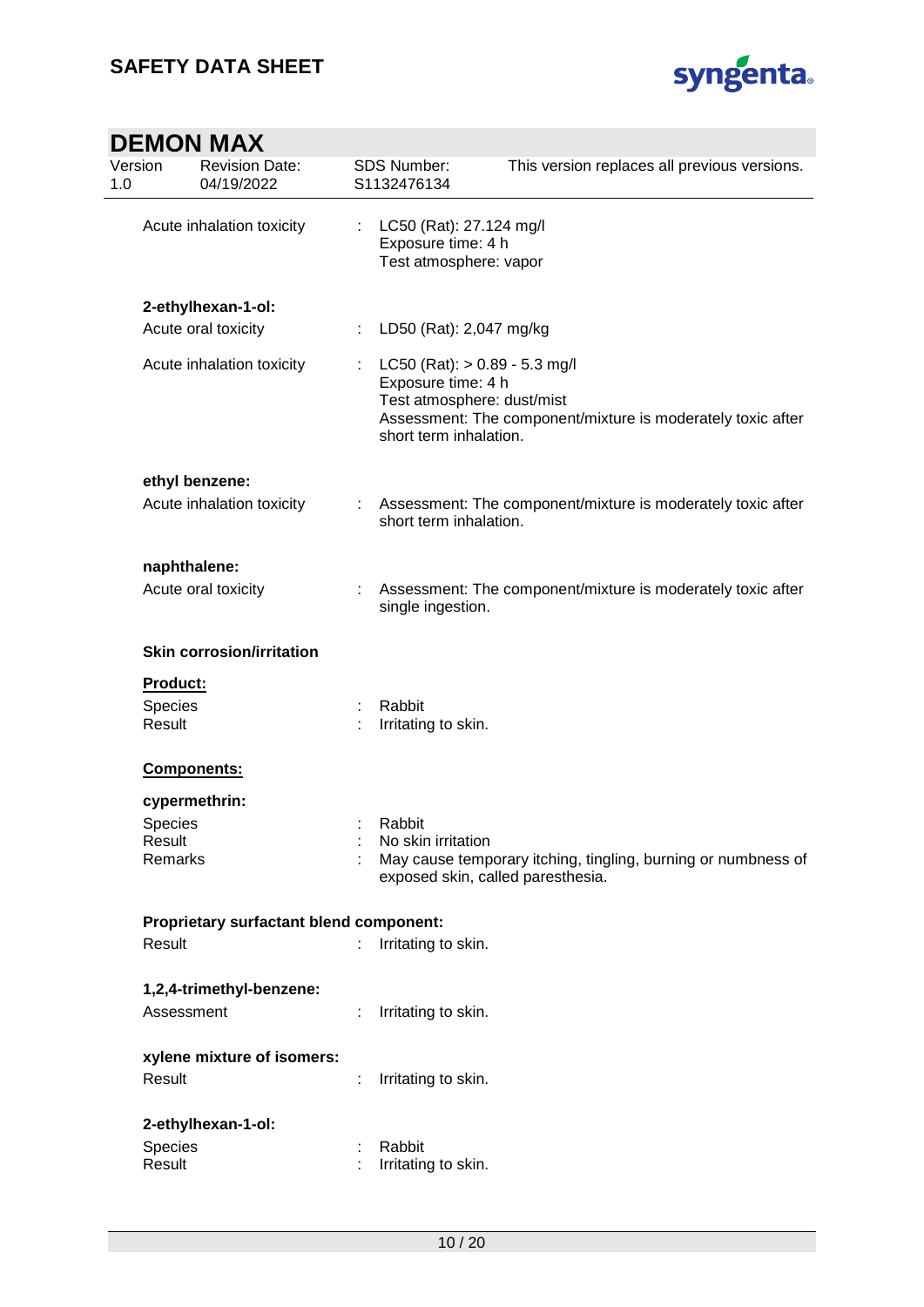

| Version          | <b>Revision Date:</b><br>04/19/2022     |    | SDS Number:<br>S1132476134      | This version replaces all previous versions.         |
|------------------|-----------------------------------------|----|---------------------------------|------------------------------------------------------|
|                  | Serious eye damage/eye irritation       |    |                                 |                                                      |
| <b>Product:</b>  |                                         |    |                                 |                                                      |
| Species          |                                         | ÷  | Rabbit                          |                                                      |
| Result           |                                         |    | Eye irritation                  |                                                      |
|                  | Components:                             |    |                                 |                                                      |
|                  | cypermethrin:                           |    |                                 |                                                      |
| Species          |                                         |    | Rabbit                          |                                                      |
| Result           |                                         |    | No eye irritation               |                                                      |
|                  | Proprietary surfactant blend component: |    |                                 |                                                      |
| Result           |                                         |    | Risk of serious damage to eyes. |                                                      |
|                  | 1,2,4-trimethyl-benzene:                |    |                                 |                                                      |
|                  | Assessment                              |    | Irritating to eyes.             |                                                      |
|                  | xylene mixture of isomers:              |    |                                 |                                                      |
| Result           |                                         | ÷. | Eye irritation                  |                                                      |
|                  | 2-ethylhexan-1-ol:                      |    |                                 |                                                      |
| Species          |                                         |    | Rabbit                          |                                                      |
| Result           |                                         |    |                                 | Irritation to eyes, reversing within 21 days         |
|                  | Respiratory or skin sensitization       |    |                                 |                                                      |
| Product:         |                                         |    |                                 |                                                      |
| <b>Test Type</b> |                                         |    | <b>Buehler Test</b>             |                                                      |
| Species          |                                         |    | Guinea pig                      |                                                      |
| Result           |                                         |    |                                 | May cause sensitization by skin contact.             |
|                  | Components:                             |    |                                 |                                                      |
|                  | cypermethrin:                           |    |                                 |                                                      |
| <b>Test Type</b> |                                         |    | mouse lymphoma cells            |                                                      |
| Species          |                                         |    | Mouse                           |                                                      |
| Result           |                                         |    |                                 | Did not cause sensitization on laboratory animals.   |
|                  | <b>Germ cell mutagenicity</b>           |    |                                 |                                                      |
|                  | Components:                             |    |                                 |                                                      |
|                  | cypermethrin:                           |    |                                 |                                                      |
|                  | Germ cell mutagenicity -<br>Assessment  |    |                                 | : Animal testing did not show any mutagenic effects. |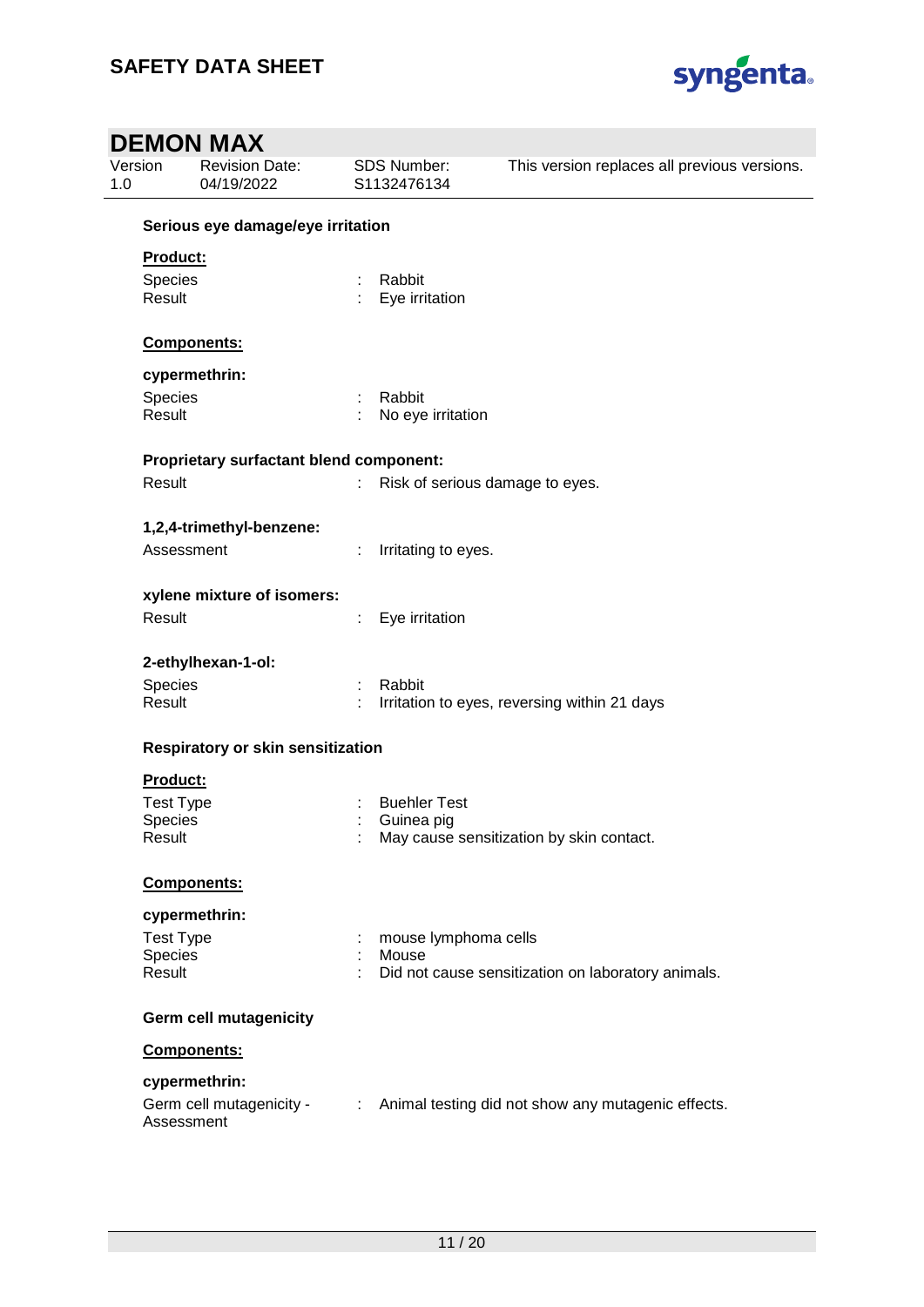

### **DEMON MAX** Version 1.0 Revision Date: 04/19/2022 SDS Number: S1132476134 This version replaces all previous versions. **Carcinogenicity Components: cypermethrin:** Carcinogenicity - Assessment : No evidence of carcinogenicity in animal studies. **naphthalene:** Carcinogenicity - Assessment<br>**IARC** : Limited evidence of carcinogenicity in animal studies **Group 2B: Possibly carcinogenic to humans** ethyl benzene 100-41-4 Group 2B: Possibly carcinogenic to humans naphthalene 91-20-3 **OSHA** No component of this product present at levels greater than or equal to 0.1% is on OSHA's list of regulated carcinogens. **NTP** Reasonably anticipated to be a human carcinogen naphthalene 91-20-3 **Reproductive toxicity Components: cypermethrin:** Reproductive toxicity - Assessment : No toxicity to reproduction **STOT-single exposure Components: cypermethrin:** Assessment : The substance or mixture is classified as specific target organ toxicant, single exposure, category 3 with respiratory tract irritation. **1,2,4-trimethyl-benzene:** Assessment : The substance or mixture is classified as specific target organ toxicant, single exposure, category 3 with respiratory tract irritation. **xylene mixture of isomers:** Assessment : The substance or mixture is classified as specific target organ toxicant, single exposure, category 3 with respiratory tract irritation. **2-ethylhexan-1-ol:** Assessment : The substance or mixture is classified as specific target organ toxicant, single exposure, category 3 with respiratory tract irritation.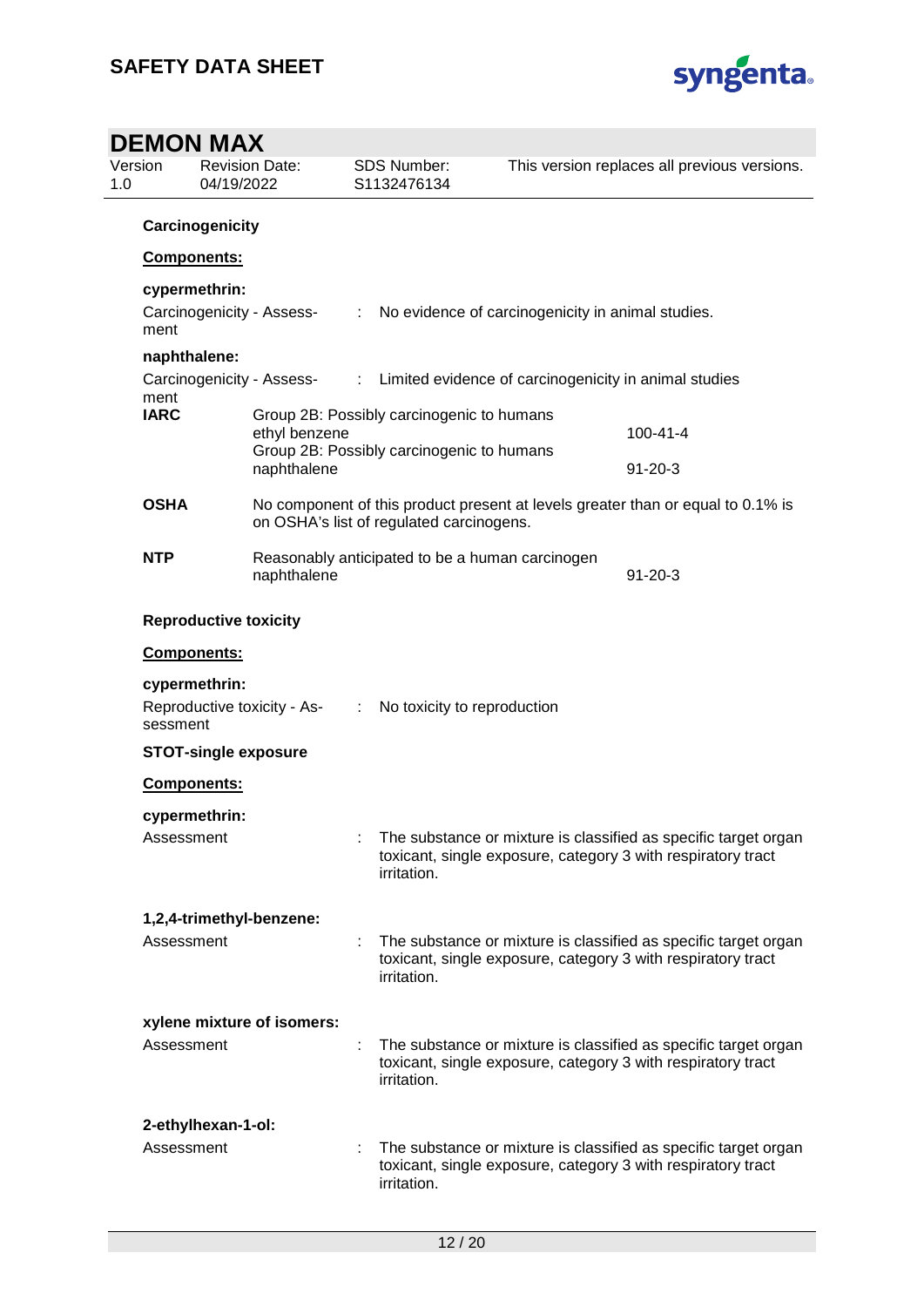

### **DEMON MAX** Version 1.0 Revision Date: 04/19/2022 SDS Number: S1132476134 This version replaces all previous versions. **STOT-repeated exposure Components: cypermethrin:** Target Organs : Nervous system Assessment : The substance or mixture is classified as specific target organ toxicant, repeated exposure, category 2. **xylene mixture of isomers:** Target Organs : Central nervous system, Kidney, Liver<br>Assessment : The substance or mixture is classified : The substance or mixture is classified as specific target organ toxicant, repeated exposure, category 2. **ethyl benzene:** Target Organs Target Organs in the substance<br>Assessment 1. The substance : The substance or mixture is classified as specific target organ toxicant, repeated exposure, category 2. **Aspiration toxicity Components: solvent naphtha (petroleum), light arom.:** May be fatal if swallowed and enters airways. **1,2,4-trimethyl-benzene:** May be fatal if swallowed and enters airways.

**xylene mixture of isomers:** May be fatal if swallowed and enters airways.

#### **solvent naphtha (petroleum), highly arom.:**

May be fatal if swallowed and enters airways.

#### **ethyl benzene:**

May be fatal if swallowed and enters airways.

#### **SECTION 12. ECOLOGICAL INFORMATION**

**Ecotoxicity**

#### **Components:**

#### **cypermethrin:**

| --<br>Toxicity to fish                                 | LC50 (Oncorhynchus mykiss (rainbow trout)): 0.00092 mg/l<br>Exposure time: 96 h |
|--------------------------------------------------------|---------------------------------------------------------------------------------|
| Toxicity to daphnia and other<br>aquatic invertebrates | EC50 (Daphnia magna (Water flea)): 0.00021 mg/l<br>Exposure time: 48 h          |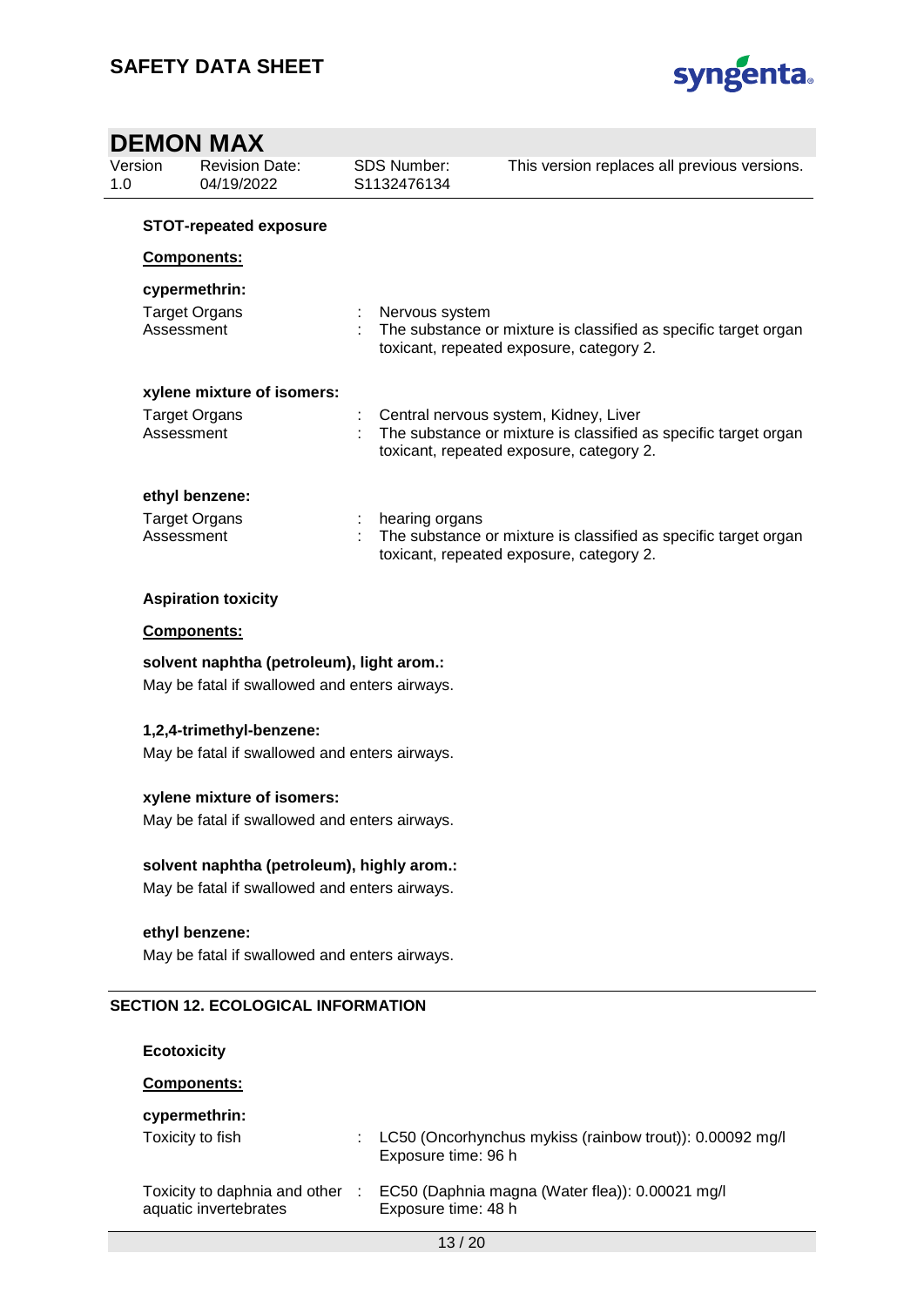

| Version<br>1.0 |                                            | <b>Revision Date:</b><br>04/19/2022                            |                | <b>SDS Number:</b><br>S1132476134      | This version replaces all previous versions.               |
|----------------|--------------------------------------------|----------------------------------------------------------------|----------------|----------------------------------------|------------------------------------------------------------|
|                | Toxicity to algae/aquatic<br>plants        |                                                                |                | $1.3$ mg/l<br>Exposure time: 96 h      | EC50 (Raphidocelis subcapitata (freshwater green alga)): > |
|                |                                            |                                                                |                | $1.3$ mg/l<br>Exposure time: 96 h      | NOEC (Raphidocelis subcapitata (freshwater green alga)): > |
|                | icity)                                     | Toxicity to fish (Chronic tox-                                 |                | mg/l<br>Exposure time: 300 d           | NOEC (Pimephales promelas (fathead minnow)): 0.000077      |
|                | ic toxicity)                               | Toxicity to daphnia and other<br>aquatic invertebrates (Chron- | - 1            | Exposure time: 21 d                    | NOEC (Daphnia magna (Water flea)): 0.000009 mg/l           |
|                |                                            | <b>Proprietary surfactant blend component:</b>                 |                |                                        |                                                            |
|                |                                            | <b>Ecotoxicology Assessment</b>                                |                |                                        |                                                            |
|                |                                            | Acute aquatic toxicity                                         | t              | Toxic to aquatic life.                 |                                                            |
|                | Chronic aquatic toxicity                   |                                                                |                |                                        | Toxic to aquatic life with long lasting effects.           |
|                | 1,2,4-trimethyl-benzene:                   |                                                                |                |                                        |                                                            |
|                | Toxicity to fish                           |                                                                |                | Exposure time: 96 h                    | LC50 (Pimephales promelas (fathead minnow)): 7.72 mg/l     |
|                |                                            | Toxicity to daphnia and other<br>aquatic invertebrates         | $\sim 10^{-1}$ | Exposure time: 48 h                    | EC50 (Daphnia magna (Water flea)): 3.6 mg/l                |
|                |                                            | <b>Ecotoxicology Assessment</b>                                |                |                                        |                                                            |
|                |                                            | Chronic aquatic toxicity                                       |                |                                        | Toxic to aquatic life with long lasting effects.           |
|                |                                            | xylene mixture of isomers:                                     |                |                                        |                                                            |
|                | plants                                     | Toxicity to algae/aquatic                                      | t.             | EC50: 2.2 mg/l<br>Exposure time: 72 h  |                                                            |
|                |                                            |                                                                |                | NOEC: 0.44 mg/l<br>Exposure time: 72 h |                                                            |
|                | solvent naphtha (petroleum), highly arom.: |                                                                |                |                                        |                                                            |
|                |                                            | <b>Ecotoxicology Assessment</b>                                |                |                                        |                                                            |
|                |                                            | Chronic aquatic toxicity                                       | ÷              |                                        | Toxic to aquatic life with long lasting effects.           |
|                |                                            | 2-ethylhexan-1-ol:                                             |                |                                        |                                                            |
|                | Toxicity to fish                           |                                                                |                | Exposure time: 96 h                    | LC50 (Leuciscus idus (Golden orfe)): 17.1 mg/l             |
|                |                                            | Toxicity to daphnia and other :<br>aquatic invertebrates       |                | Exposure time: 48 h                    | EC50 (Daphnia magna (Water flea)): 39 mg/l                 |
|                |                                            |                                                                |                |                                        |                                                            |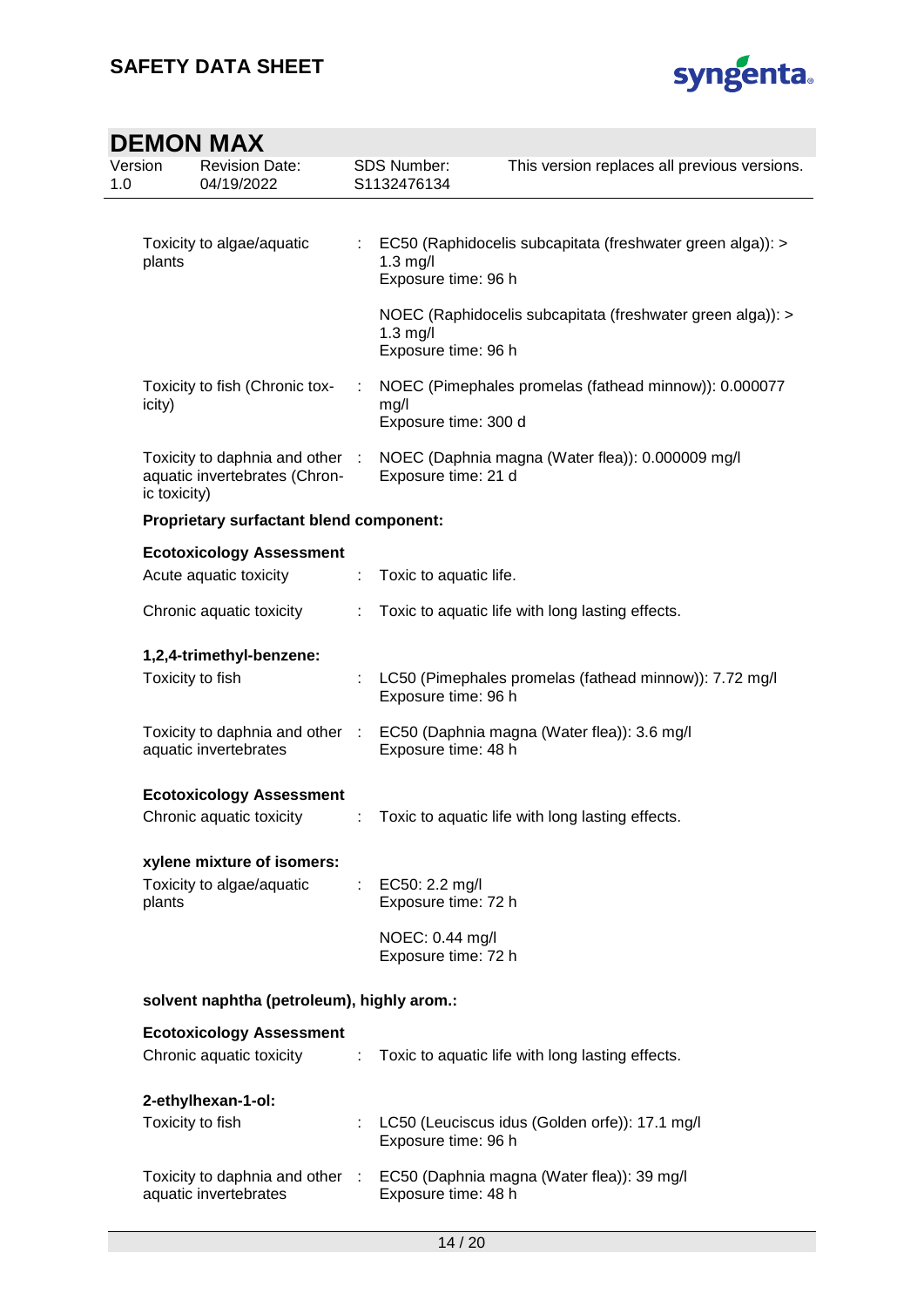

| Version<br>1.0 | <b>Revision Date:</b><br>04/19/2022                                              |    | <b>SDS Number:</b><br>S1132476134                                                | This version replaces all previous versions.          |  |  |  |
|----------------|----------------------------------------------------------------------------------|----|----------------------------------------------------------------------------------|-------------------------------------------------------|--|--|--|
|                |                                                                                  |    |                                                                                  |                                                       |  |  |  |
|                | Toxicity to algae/aquatic<br>plants                                              |    | : EC50 (Desmodesmus subspicatus (green algae)): 16.6 mg/l<br>Exposure time: 72 h |                                                       |  |  |  |
|                | ethyl benzene:                                                                   |    |                                                                                  |                                                       |  |  |  |
|                | Toxicity to fish                                                                 |    | LC50 (Marine species): 5.1 mg/l<br>Exposure time: 96 h                           |                                                       |  |  |  |
|                | Toxicity to daphnia and other :<br>aquatic invertebrates                         |    | Exposure time: 96 h                                                              | EC50 (Mysidopsis bahia (opossum shrimp)): 2.6 mg/l    |  |  |  |
|                | Toxicity to daphnia and other :<br>aquatic invertebrates (Chron-<br>ic toxicity) |    | Exposure time: 7 d                                                               | NOEC (Ceriodaphnia dubia (Water flea)): 0.96 mg/l     |  |  |  |
|                | naphthalene:                                                                     |    |                                                                                  |                                                       |  |  |  |
|                | <b>Ecotoxicology Assessment</b>                                                  |    |                                                                                  |                                                       |  |  |  |
|                | Acute aquatic toxicity                                                           | ÷. | Very toxic to aquatic life.                                                      |                                                       |  |  |  |
|                | Chronic aquatic toxicity                                                         |    |                                                                                  | Very toxic to aquatic life with long lasting effects. |  |  |  |
|                | <b>Persistence and degradability</b>                                             |    |                                                                                  |                                                       |  |  |  |
|                | Components:                                                                      |    |                                                                                  |                                                       |  |  |  |
|                | cypermethrin:<br>Biodegradability                                                |    | Result: No information available.                                                |                                                       |  |  |  |
|                | xylene mixture of isomers:                                                       |    |                                                                                  |                                                       |  |  |  |
|                | Biodegradability                                                                 | t. | Result: Readily biodegradable.                                                   |                                                       |  |  |  |
|                | 2-ethylhexan-1-ol:<br>Biodegradability                                           |    | Result: Readily biodegradable.                                                   |                                                       |  |  |  |
|                |                                                                                  |    |                                                                                  |                                                       |  |  |  |
|                | ethyl benzene:                                                                   |    |                                                                                  |                                                       |  |  |  |
|                | Biodegradability                                                                 | ÷. | Result: Readily biodegradable.                                                   |                                                       |  |  |  |
|                | <b>Bioaccumulative potential</b>                                                 |    |                                                                                  |                                                       |  |  |  |
|                | Components:                                                                      |    |                                                                                  |                                                       |  |  |  |
|                | cypermethrin:<br>Bioaccumulation                                                 |    |                                                                                  | Remarks: High bioaccumulation potential.              |  |  |  |
|                | Partition coefficient: n-<br>octanol/water                                       |    | log Pow: 6.5                                                                     |                                                       |  |  |  |
|                | <b>Mobility in soil</b>                                                          |    |                                                                                  |                                                       |  |  |  |
|                | <b>Components:</b>                                                               |    |                                                                                  |                                                       |  |  |  |
|                | cypermethrin:                                                                    |    |                                                                                  |                                                       |  |  |  |
|                |                                                                                  |    |                                                                                  |                                                       |  |  |  |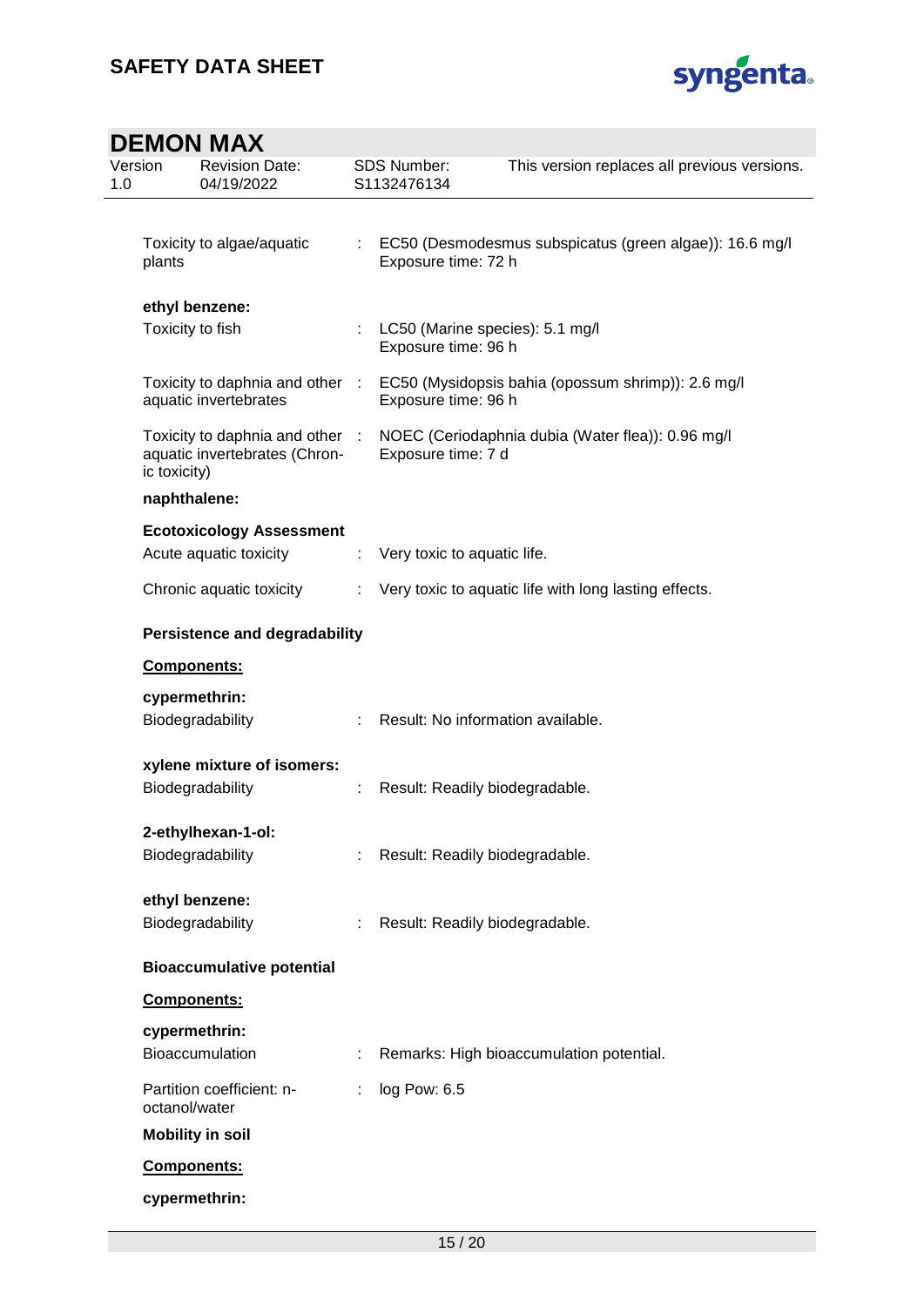

| Version<br>1.0 |                                                                         | <b>Revision Date:</b><br>04/19/2022      |    | <b>SDS Number:</b><br>S1132476134                                                                                             | This version replaces all previous versions.                                                                                                                                        |
|----------------|-------------------------------------------------------------------------|------------------------------------------|----|-------------------------------------------------------------------------------------------------------------------------------|-------------------------------------------------------------------------------------------------------------------------------------------------------------------------------------|
|                | Distribution among environ-<br>mental compartments<br>Stability in soil |                                          |    | Remarks: immobile<br>Dissipation time: $<$ 21 d<br>Percentage dissipation: 50 % (DT50)<br>Remarks: Product is not persistent. |                                                                                                                                                                                     |
|                |                                                                         | Other adverse effects                    |    |                                                                                                                               |                                                                                                                                                                                     |
|                | <b>Components:</b>                                                      |                                          |    |                                                                                                                               |                                                                                                                                                                                     |
|                | assessment                                                              | cypermethrin:<br>Results of PBT and vPvB |    | No data available                                                                                                             |                                                                                                                                                                                     |
|                |                                                                         | 2-ethylhexan-1-ol:                       |    |                                                                                                                               |                                                                                                                                                                                     |
|                | assessment                                                              | Results of PBT and vPvB                  | t. |                                                                                                                               | This substance is not considered to be persistent, bioaccumu-<br>lating and toxic (PBT). This substance is not considered to be<br>very persistent and very bioaccumulating (vPvB). |
|                | naphthalene:<br>assessment                                              | Results of PBT and vPvB                  | ÷. |                                                                                                                               | This substance is not considered to be persistent, bioaccumu-<br>lating and toxic (PBT). This substance is not considered to be<br>very persistent and very bioaccumulating (vPvB). |

#### **SECTION 13. DISPOSAL CONSIDERATIONS**

| <b>Disposal methods</b> |  |                                                                                                                                                                                                                                                                      |
|-------------------------|--|----------------------------------------------------------------------------------------------------------------------------------------------------------------------------------------------------------------------------------------------------------------------|
| Waste from residues     |  | Do not contaminate ponds, waterways or ditches with<br>chemical or used container.<br>Do not dispose of waste into sewer.<br>Where possible recycling is preferred to disposal or<br>incineration.<br>If recycling is not practicable, dispose of in compliance with |
|                         |  | local regulations.                                                                                                                                                                                                                                                   |
| Contaminated packaging  |  | : Empty remaining contents.                                                                                                                                                                                                                                          |
|                         |  | Triple rinse containers.                                                                                                                                                                                                                                             |
|                         |  | Empty containers should be taken to an approved waste                                                                                                                                                                                                                |
|                         |  | handling site for recycling or disposal.                                                                                                                                                                                                                             |
|                         |  | Do not re-use empty containers.                                                                                                                                                                                                                                      |

#### **SECTION 14. TRANSPORT INFORMATION**

#### **International Regulations**

| <b>UNRTDG</b><br>UN number<br>Proper shipping name | <b>UN 2902</b><br>PESTICIDE, LIQUID, TOXIC, N.O.S.<br>(CYPERMETHRIN) |
|----------------------------------------------------|----------------------------------------------------------------------|
| Class                                              | 6.1                                                                  |
| Packing group<br>÷                                 | Ш                                                                    |
| Labels                                             | : 6.1                                                                |
| <b>IATA-DGR</b><br>UN/ID No.                       | UN 2902                                                              |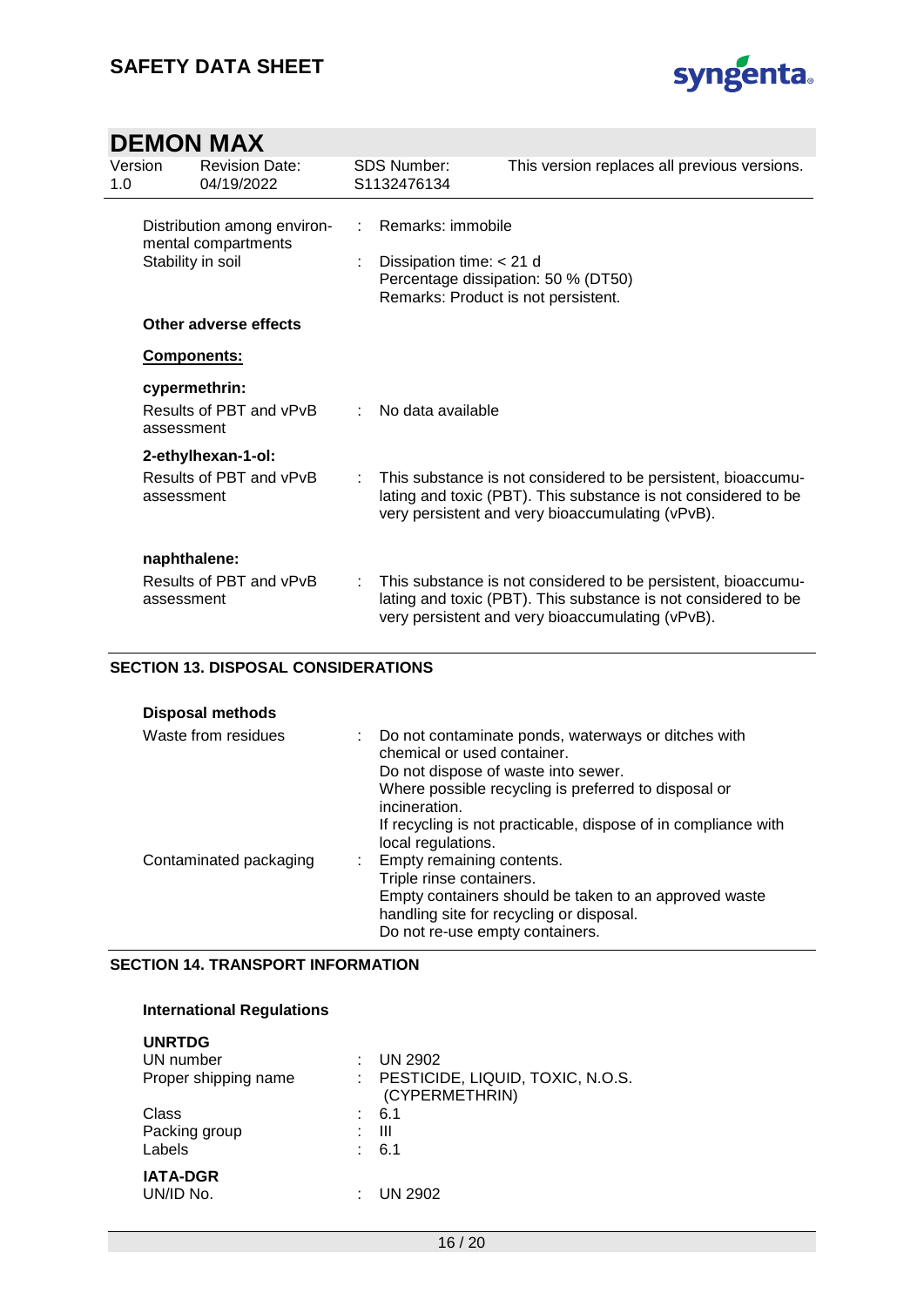

| Version<br>1.0                                               | <b>Revision Date:</b><br>04/19/2022                                         | <b>SDS Number:</b><br>S1132476134                                       | This version replaces all previous versions. |
|--------------------------------------------------------------|-----------------------------------------------------------------------------|-------------------------------------------------------------------------|----------------------------------------------|
|                                                              | Proper shipping name                                                        | : Pesticide, liquid, toxic, n.o.s.<br>(CYPERMETHRIN)                    |                                              |
| Class<br>Labels<br>aircraft)<br>ger aircraft)                | Packing group<br>Packing instruction (cargo<br>Packing instruction (passen- | : 6.1<br>- III<br>$:$ Toxic<br>663<br>655<br>$\mathcal{L}$              |                                              |
| <b>IMDG-Code</b><br>UN number<br>Class<br>Labels<br>EmS Code | Proper shipping name<br>Packing group<br>Marine pollutant                   | UN 2902<br>(CYPERMETHRIN)<br>: 6.1<br>Ш<br>: 6.1<br>$: F-A, S-A$<br>yes | : PESTICIDE, LIQUID, TOXIC, N.O.S.           |

**Transport in bulk according to Annex II of MARPOL 73/78 and the IBC Code**

Not applicable for product as supplied.

#### **Domestic regulation**

| <b>49 CFR</b>        |                                                       |
|----------------------|-------------------------------------------------------|
| UN/ID/NA number      | <b>UN 2902</b>                                        |
| Proper shipping name | : Pesticides, liquid, toxic, n.o.s.<br>(CYPERMETHRIN) |
| Class                | $\frac{1}{2}$ 6.1                                     |
| Packing group        | Ш                                                     |
| Labels               | : TOXIC                                               |
| <b>ERG Code</b>      | 151                                                   |
| Marine pollutant     | no                                                    |
|                      |                                                       |

#### **Special precautions for user**

The transport classification(s) provided herein are for informational purposes only, and solely based upon the properties of the unpackaged material as it is described within this Safety Data Sheet. Transportation classifications may vary by mode of transportation, package sizes, and variations in regional or country regulations.

#### **SECTION 15. REGULATORY INFORMATION**

This chemical is a pesticide product registered by the Environmental Protection Agency and is subject to certain labeling requirements under federal pesticide law. These requirements differ from the classification criteria and hazard information required for safety data sheets, and for workplace labels of non-pesticide chemicals. Following is the hazard information as required on the pesticide label: Warning

May be fatal if swallowed.

Harmful if absorbed through skin.

Harmful if inhaled.

Avoid contact with skin, eyes or clothing.

Causes moderate eye irritation.

Wash thoroughly with soap and water after handling and before eating, drinking, chewing gum, using tobacco or using the toilet.

Wear long-sleeved shirt and long pants, socks, shoes, and gloves.

Remove and wash contaminated clothing before re-use.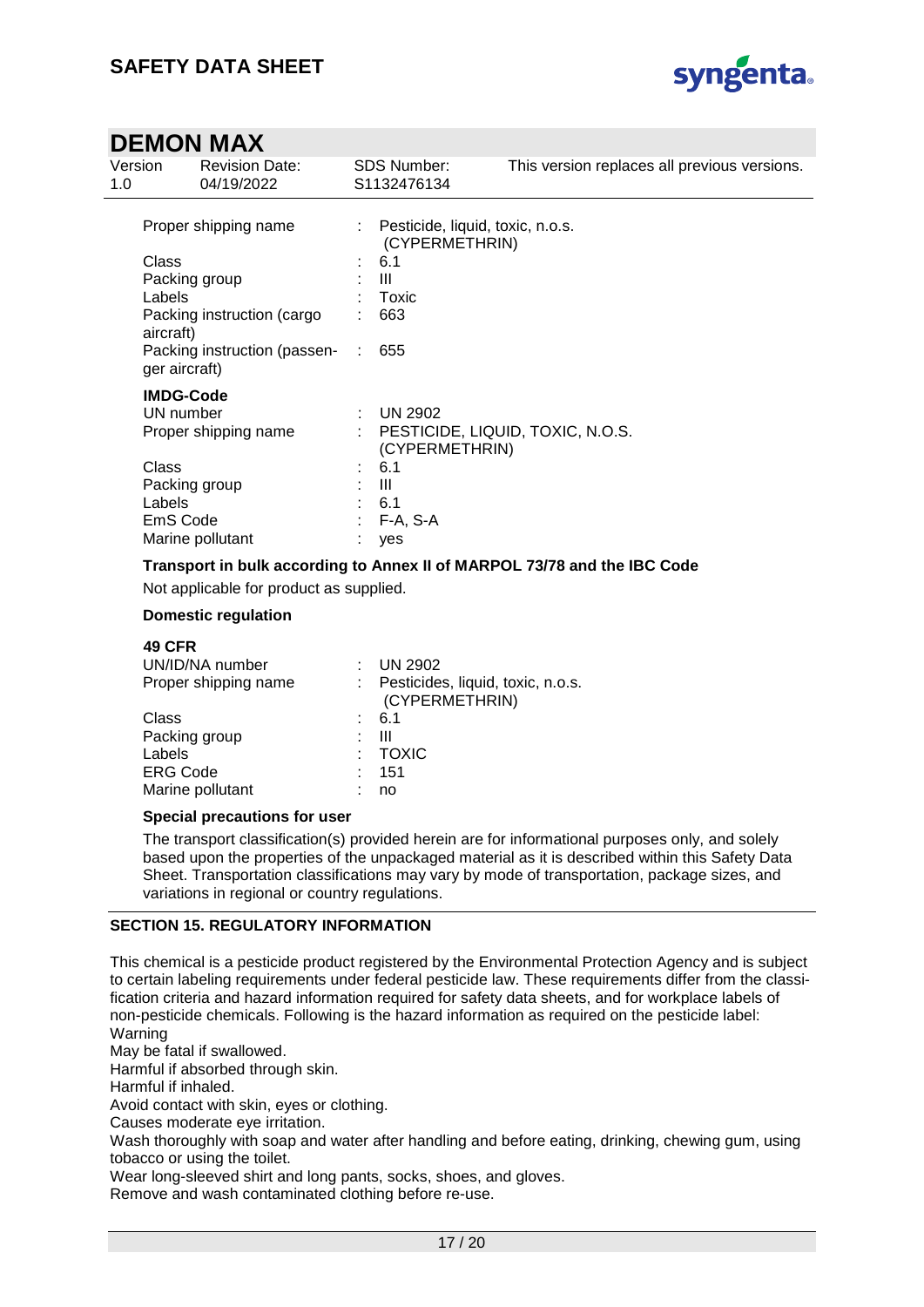

| Version | <b>Revision Date:</b> | SDS Number: | This version replaces all previous versions. |
|---------|-----------------------|-------------|----------------------------------------------|
| 1.0     | 04/19/2022            | S1132476134 |                                              |

#### Avoid breathing spray mist.

Prolonged or frequently repeated skin contact may cause allergic reactions in some individuals.

#### **CERCLA Reportable Quantity**

| l Components                | CAS-No.   | Component RQ | Calculated product RQ |
|-----------------------------|-----------|--------------|-----------------------|
|                             |           | (lbs)        | (lbs)                 |
| I xvlene mixture of isomers | 1330-20-7 | 100          | 4087                  |

#### **SARA 304 Extremely Hazardous Substances Reportable Quantity**

This material does not contain any components with a section 304 EHS RQ.

#### **SARA 302 Extremely Hazardous Substances Threshold Planning Quantity**

This material does not contain any components with a section 302 EHS TPQ.

| SARA 311/312 Hazards | : Flammable (gases, aerosols, liquids, or solids)<br>Acute toxicity (any route of exposure)<br>Respiratory or skin sensitization<br>Carcinogenicity<br>Specific target organ toxicity (single or repeated exposure)<br>Aspiration hazard<br>Skin corrosion or irritation<br>Serious eye damage or eye irritation |                                                                                                         |              |
|----------------------|------------------------------------------------------------------------------------------------------------------------------------------------------------------------------------------------------------------------------------------------------------------------------------------------------------------|---------------------------------------------------------------------------------------------------------|--------------|
| <b>SARA 313</b>      |                                                                                                                                                                                                                                                                                                                  | The following components are subject to reporting levels<br>established by SARA Title III, Section 313: |              |
|                      | $1,2,4$ -trimethyl-<br>benzene                                                                                                                                                                                                                                                                                   | $95 - 63 - 6$                                                                                           | $>= 1 - 5\%$ |

| xylene mixture of 1330-20-7<br>isomers |               | $>= 1 - 5\%$   |
|----------------------------------------|---------------|----------------|
| ethyl benzene                          | 100-41-4      | $>= 0.1 - 1\%$ |
| naphthalene                            | $91 - 20 - 3$ | $>= 0.1 - 1\%$ |

**The ingredients of this product are reported in the following inventories:**

TSCA : On or in compliance with the active portion of the TSCA inventory

#### **TSCA list**

No substances are subject to a Significant New Use Rule.

No substances are subject to TSCA 12(b) export notification requirements.

#### **SECTION 16. OTHER INFORMATION**

#### **Further information**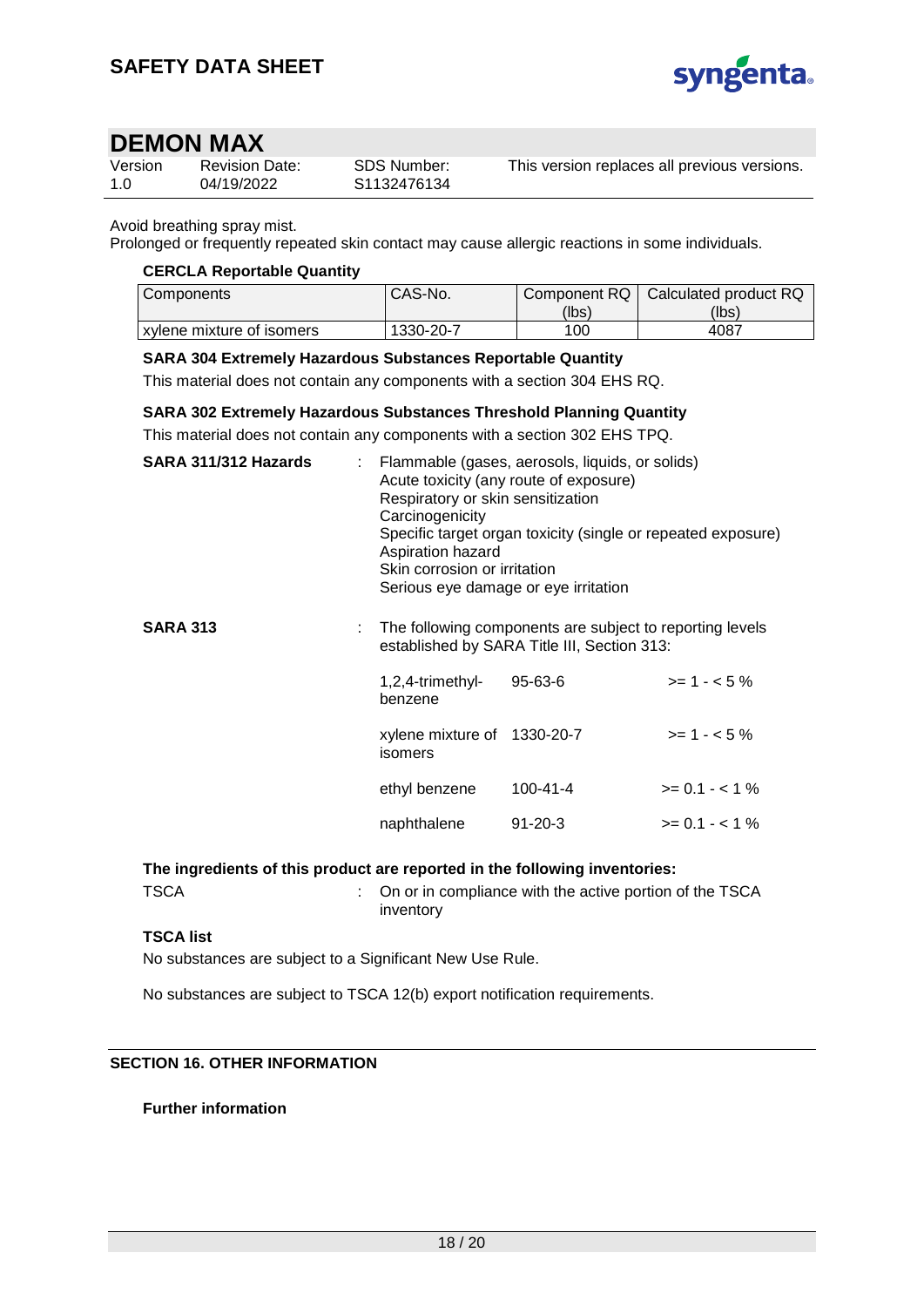



| OSHA Z-1            | : USA. Occupational Exposure Limits (OSHA) - Table Z-1 Lim-<br>its for Air Contaminants        |
|---------------------|------------------------------------------------------------------------------------------------|
| US WEEL             | : USA. Workplace Environmental Exposure Levels (WEEL)                                          |
| ACGIH / TWA         | 8-hour, time-weighted average                                                                  |
| <b>ACGIH / STEL</b> | : Short-term exposure limit                                                                    |
| ACGIH / C           | $\therefore$ Ceiling limit                                                                     |
| NIOSH REL / TWA     | : Time-weighted average concentration for up to a 10-hour<br>workday during a 40-hour workweek |
| NIOSH REL / ST      | : STEL - 15-minute TWA exposure that should not be exceeded<br>at any time during a workday    |
| OSHA P0 / TWA       | : 8-hour time weighted average                                                                 |
| OSHA P0 / STEL      | : Short-term exposure limit                                                                    |
| OSHA Z-1 / TWA      | : 8-hour time weighted average                                                                 |
| US WEEL / TWA       | 8-hr TWA                                                                                       |

AIIC - Australian Inventory of Industrial Chemicals; ASTM - American Society for the Testing of Materials; bw - Body weight; CERCLA - Comprehensive Environmental Response, Compensation, and Liability Act; CMR - Carcinogen, Mutagen or Reproductive Toxicant; DIN - Standard of the German Institute for Standardisation; DOT - Department of Transportation; DSL - Domestic Substances List (Canada); ECx - Concentration associated with x% response; EHS - Extremely Hazardous Substance; ELx - Loading rate associated with x% response; EmS - Emergency Schedule; ENCS - Existing and New Chemical Substances (Japan); ErCx - Concentration associated with x% growth rate response; ERG - Emergency Response Guide; GHS - Globally Harmonized System; GLP - Good Laboratory Practice; HMIS - Hazardous Materials Identification System; IARC - International Agency for Research on Cancer; IATA - International Air Transport Association; IBC - International Code for the Construction and Equipment of Ships carrying Dangerous Chemicals in Bulk; IC50 - Half maximal inhibitory concentration; ICAO - International Civil Aviation Organization; IECSC - Inventory of Existing Chemical Substances in China; IMDG - International Maritime Dangerous Goods; IMO - International Maritime Organization; ISHL - Industrial Safety and Health